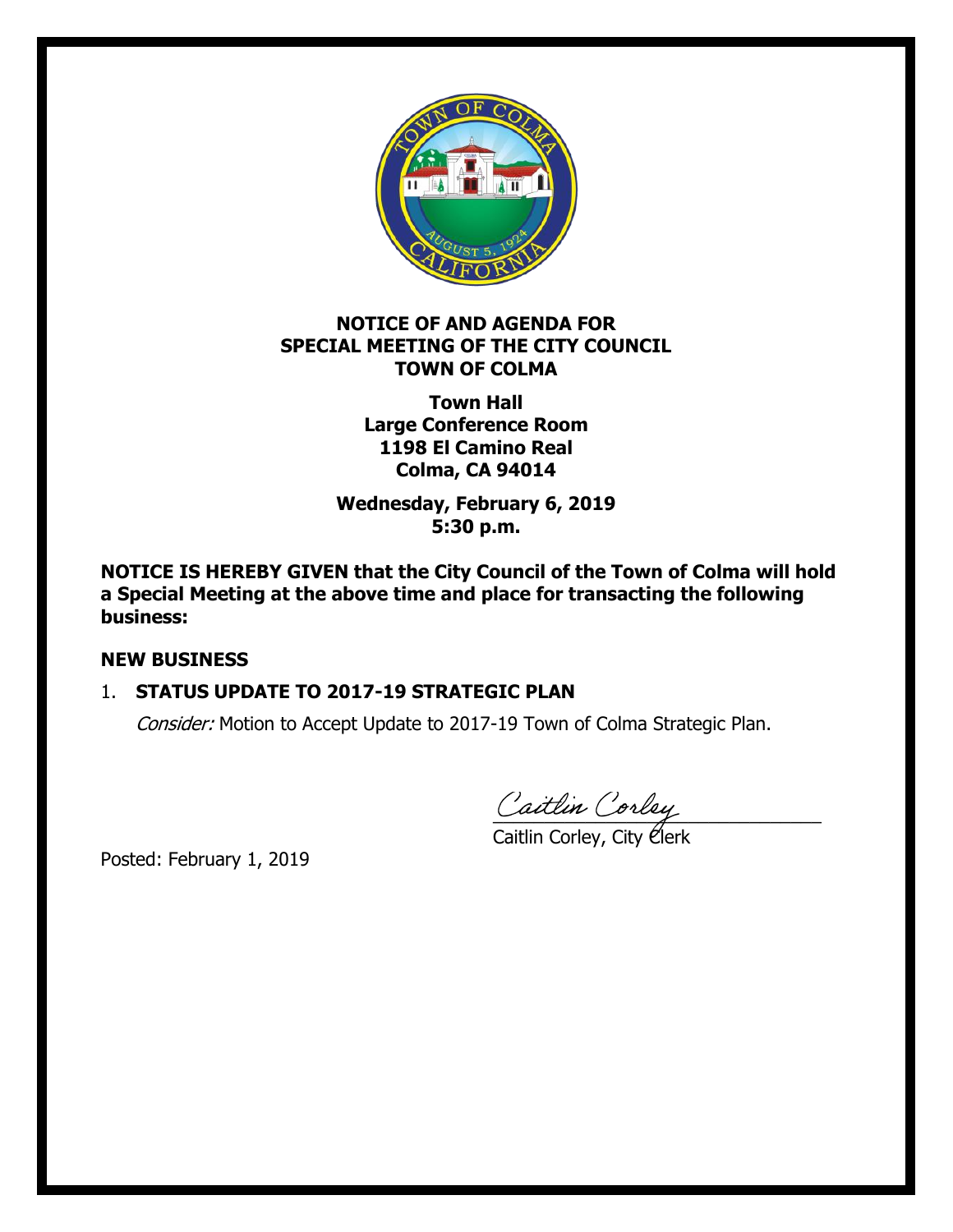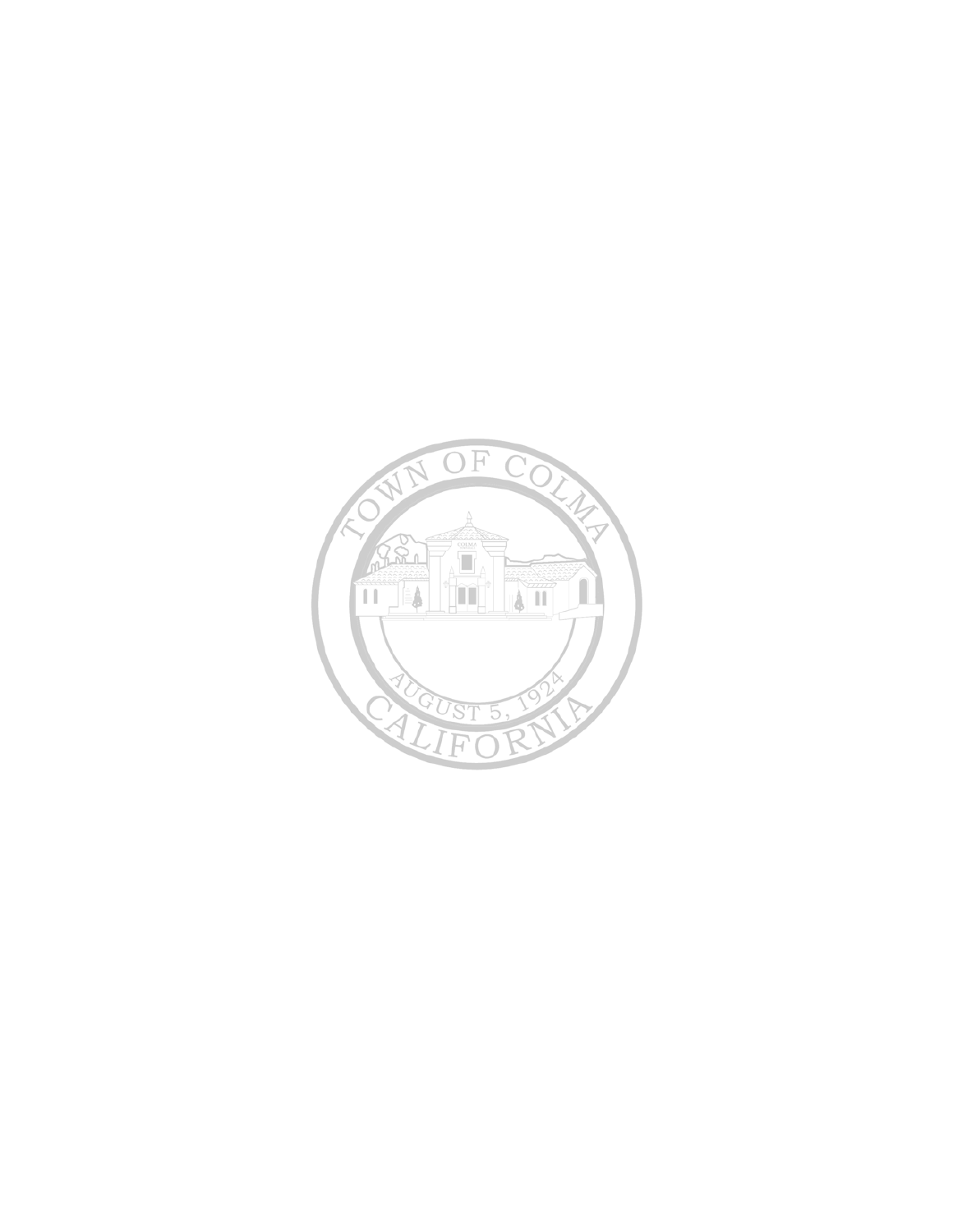

# **STAFF REPORT**

| TO:           | Mayor and Members of the City Council   |
|---------------|-----------------------------------------|
| FROM:         | Brian Dossey, City Manager              |
| MEETING DATE: | February 6, 2019                        |
| SUBJECT:      | Status Update to 2017-19 Strategic Plan |

## **RECOMMENDATION**

Staff recommends that the City Council pass the following motion:

MOTION TO ACCEPT UPDATE TO 2017-19 TOWN OF COLMA STRATEGIC PLAN

## **EXECUTIVE SUMMARY**

The attached document provides a status update on each program of the approved 2017-19 Strategic Plan. The updated Strategic Plan also includes a few newly proposed initiatives for City Council to consider. Staff will seek direction on prioritization of the programs for 2019, and whether to include the newly proposed initiatives into the 2017-2019 Strategic Plan.

#### **FISCAL IMPACT**

There is no direct fiscal impact associated with this action. Each individual program in the Strategic Plan has a fiscal impact, however. Some of these programs are already in progress and, as such, are already budgeted or have been completed.

#### **BACKGROUND**

The attached Strategic Plan Status Update provides updates to each of the initiatives in the 2017-19 Strategic Plan, as approved by the City Council in November 2016. The February 14, 2018 status updates are included for reference and the 2019 status updates and goals are shown in **bold text**. The original plan reflected the prioritization of proposed programs as determined by the City Council at the October 2016 Strategic Planning Study Session.

#### **ANALYSIS**

Staff has made significant progress in meeting the goals of the 2017-19 Town of Colma Strategic Plan. Most of the programs in the plan are either underway or have been completed.

Staff has introduced a sustainability element to the Value Statement.

Staff has also introduced a few new initiatives in the program areas of: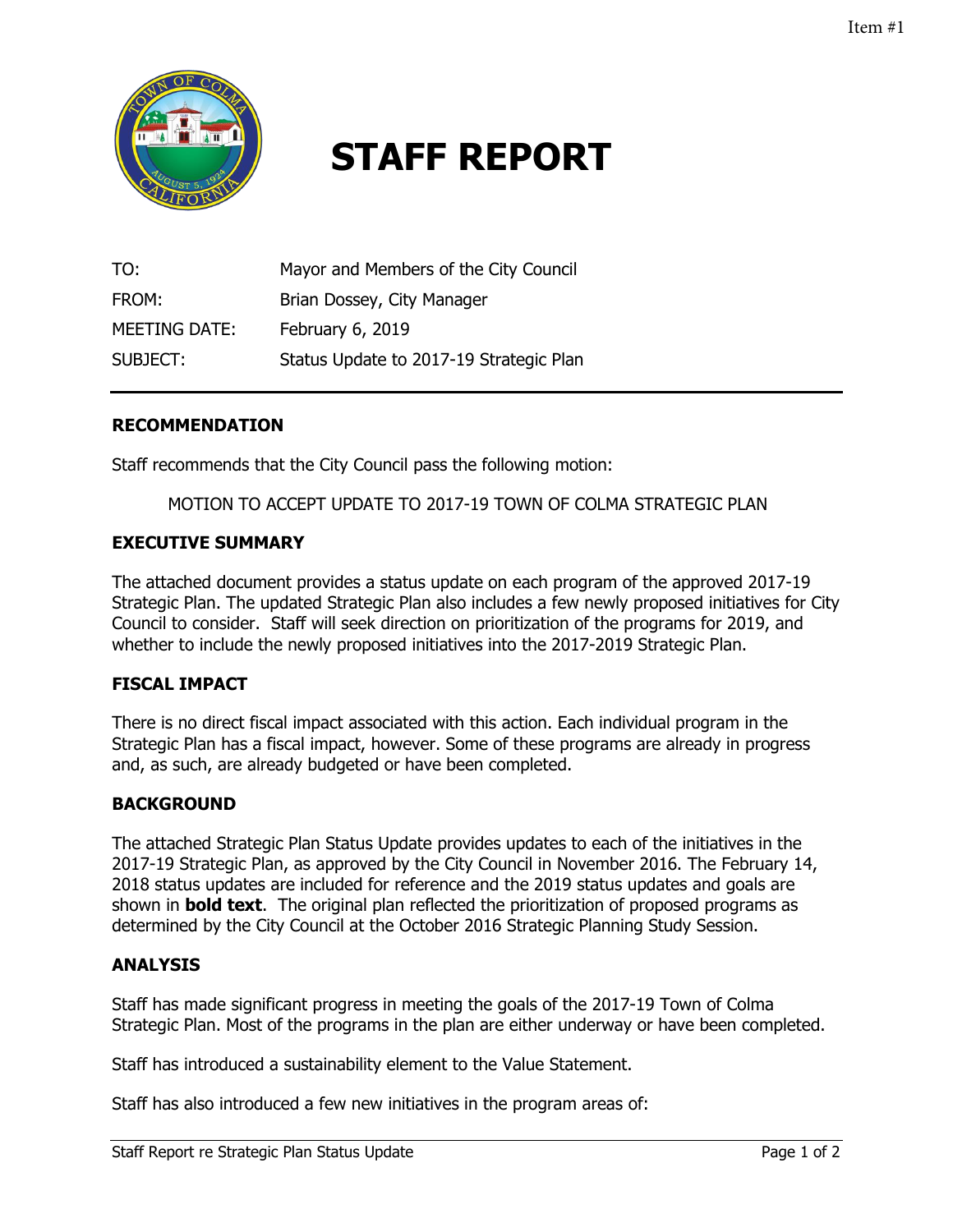- 1. Significant Mandates
- 2. Financial Health
- 3. Quality of Life

In late 2019, early 2020, staff will schedule a study session with the Council where staff will present the proposed 2020 – 2022 Strategic Plan.

# **Council Adopted Values**

Accepting the status update to the Strategic Plan is a *responsible* action because it provides certainty of the framework of priorities for Staff to follow. The goals and programs of the Strategic Plan consider the Town's long-term financial stability and promote innovation and vision for the Town's operations as well.

# **Sustainability Impact**

Several components of the Strategic Plan directly further the Town's Climate Action Plan and sustainability efforts.

# **Alternatives**

The Council could choose not to accept the status update and could, instead, direct staff to bring back a more comprehensive review of the Plan.

# **CONCLUSION**

Staff recommends the Council accept the status update by motion.

# **ATTACHMENTS**

A. Status Update to 2017-19 Strategic Plan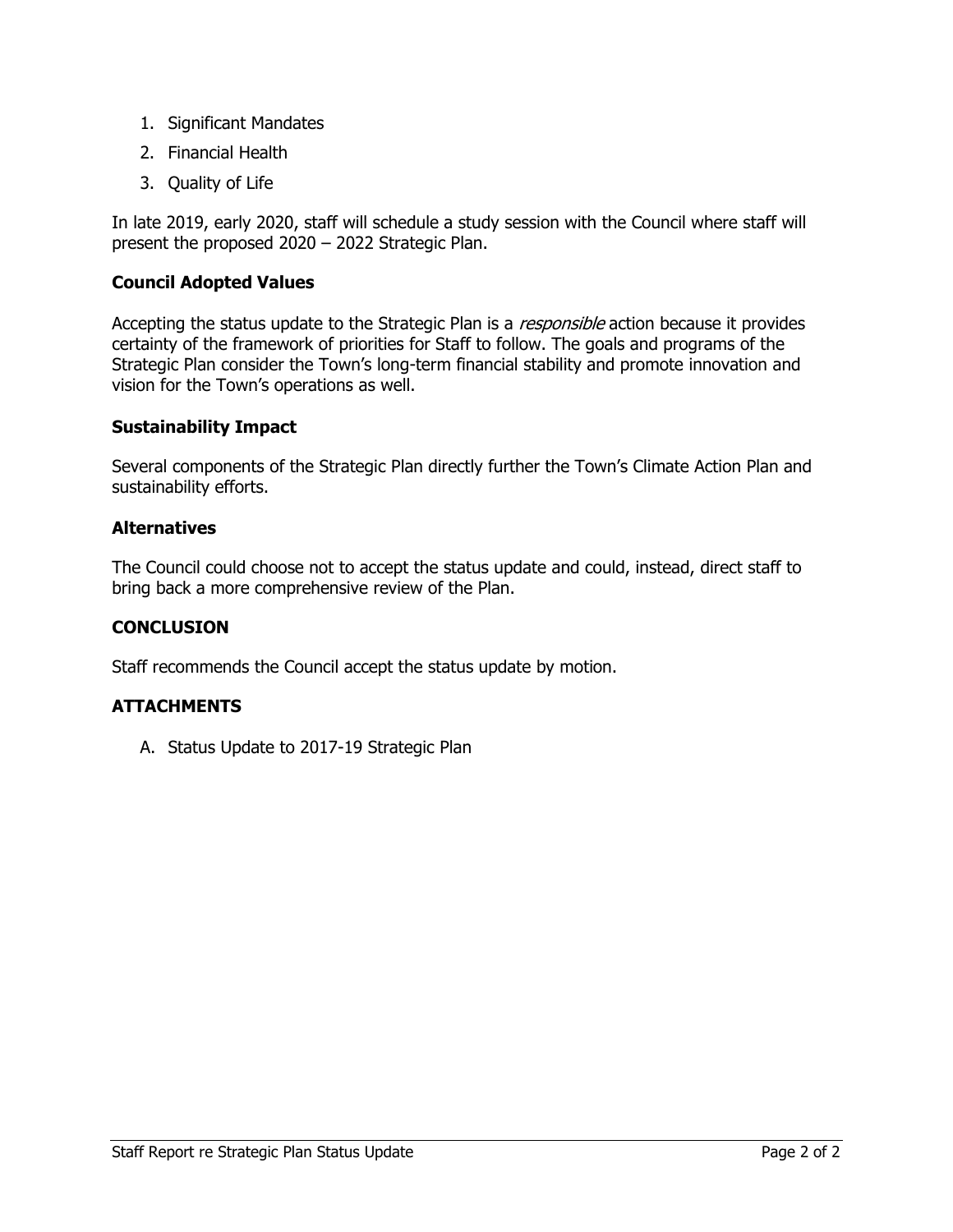$\overline{\phantom{a}}$ 

 $\overline{ }$ 

# **2017-19 STRATEGIC PLAN**

## **Value Statement**

Treat all persons, claims and transactions in a fair and equitable manner.

Make responsible decisions by taking the long-range consequences and **sustainability impacts** into consideration.

Base decisions on, and relate to each other with honesty, integrity and respect.

Be innovative in improving the quality of life in our business and residential communities.

| Area:            | <b>Significant</b><br><b>Mandates</b>            | <b>Town</b><br><b>Operations</b>                                           | <b>Economic</b><br><b>Development</b>                                            | <b>Financial</b><br><b>Planning</b>                                    | <b>Quality of</b><br>Life                                                                   |
|------------------|--------------------------------------------------|----------------------------------------------------------------------------|----------------------------------------------------------------------------------|------------------------------------------------------------------------|---------------------------------------------------------------------------------------------|
| Goals:           | Ensure<br>compliance<br>with the law             | Ensure<br>friendly,<br>efficient and<br>timely delivery<br>of services     | Implement<br>three<br>programs<br>from the<br>Economic<br>Development<br>Plan    | Ensure long-<br>term<br>financial<br>health                            | Make our<br>Town safe,<br>clean and<br>attractive                                           |
|                  | Update<br><b>General Plan</b>                    | Complete<br><b>Town Hall</b><br>Renovation                                 | Prepare Auto<br>Row<br>improvements<br>and Master<br>Plan                        | Prepare plan<br>to address<br>unfunded<br>liabilities                  | Offer more<br>community-<br>based<br>programs                                               |
| <b>Programs:</b> | Implement<br>Federal/State/<br>Local<br>Mandates | Increase the<br>use of<br>technology to<br>enhance<br>customer<br>services | Commit<br>resources to<br>developing a<br>hotel business                         | Study<br>feasibility of<br>establishing<br>Lighting<br><b>District</b> | Continue<br>Police<br>Department<br>outreach to<br>residents and<br>youths                  |
|                  | Implement<br><b>Climate Action</b><br>Plan       | <b>Body Camera</b><br>implementation<br>for Police<br>Department           | Commit<br>resources to<br>support<br>expansion or<br>relocation of<br>businesses | Study<br>Feasibility of<br>Sewer<br>Enterprise<br>Fund                 | Increase<br>Access to<br>Residents/<br><b>Businesses</b> for<br>Quality of<br>Life Programs |

## **Goals and Priority Programs**

 $\overline{\phantom{a}}$ 

 $\blacksquare$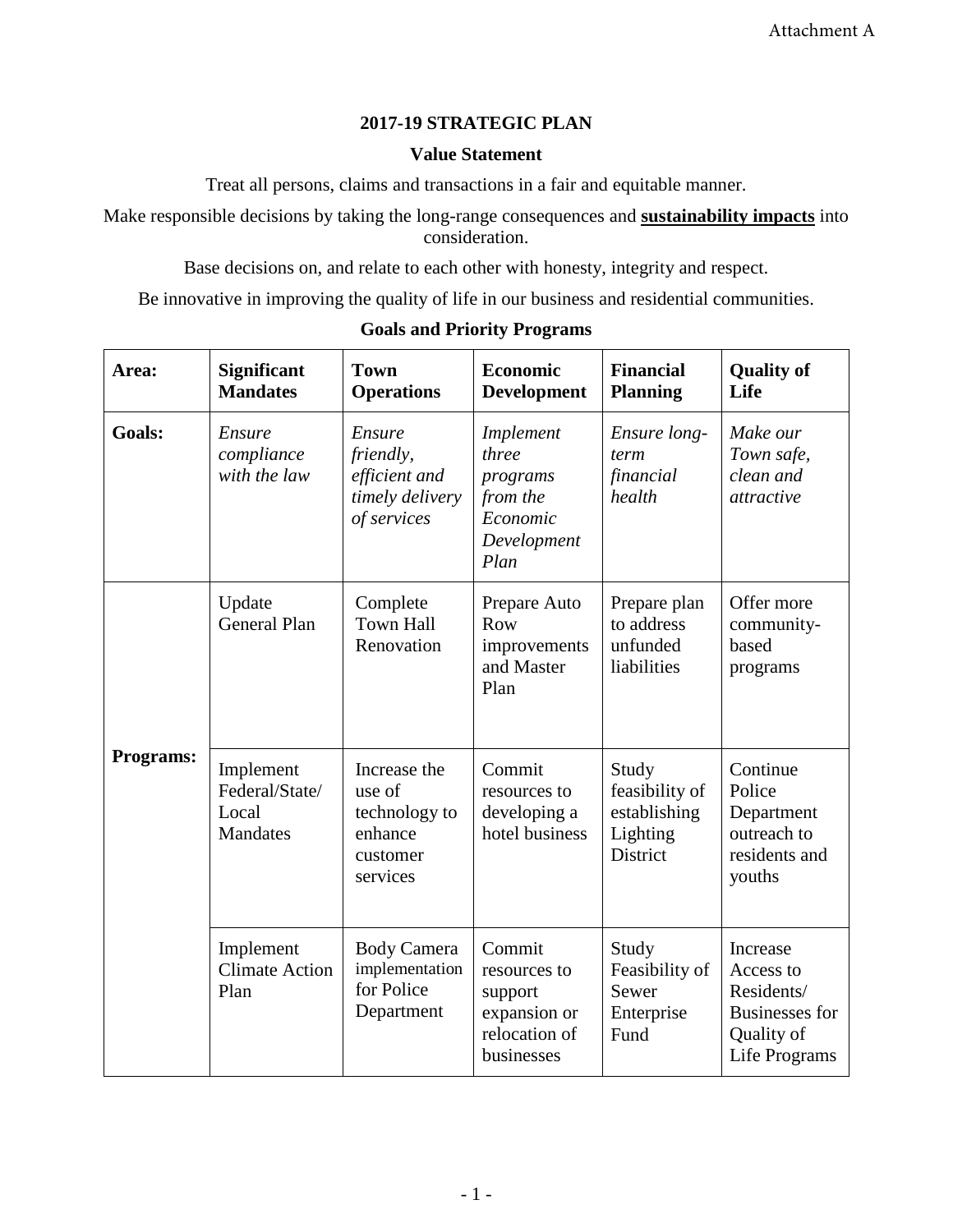#### **DETAILED PROGRAM DESCRIPTIONS**

*Priority Programs are shown with an Asterisk \**

#### **Significant Mandates**

#### *Update General Plan\**

Description: The Planning Department is continuing work on updating the General Plan and plans to complete the following during the timeframe of this strategic plan:

- o Safety Element update that is consistent with the Local Hazard Mitigation Plan.
- o Land Use Element update incorporating the Urban Design Study.
- o Circulation Element update.
- o Noise Element update.
- o Open Space and Conservation Element update.
- o Hiring of consultant and draft of Program Environmental Impact Report (PEIR).

#### STATUS FEBRUARY 2018:

The Planning Department is working on drafts of the Safety Element, Land Use Element and Open Space Elements.

#### **STATUS FEBRUARY 2019**

**Due to a high volume of current planning projects, work on the General Plan was delayed in the 2017-2018 fiscal year. The Planning Department is working on drafts of the Safety Element, Land Use Element and Open Space Elements. In addition, staff is working on an "Existing Conditions Report" that will function as a baseline information document for a future Environmental Impact Report.** 

**Through an RFQ process, staff has selected Placeworks to assist with environmental expertise, Kittelson to assist with the update of the Circulation Element and CSDA to assist with the Noise Element.** 

#### **GOALS FOR 2019**

**Work by the consultants is anticipated to start in March 2019. A draft of the general plan elements is proposed to be released for public review and discussion in the fall of 2019. After the plan is prepared, an Environmental Impact Report (EIR) will be prepared in the 2019-2020 fiscal year.**

#### *Implement Local/State/Federal Mandates\**

Description: The programs listed in this section are required under either local, state or federal mandates.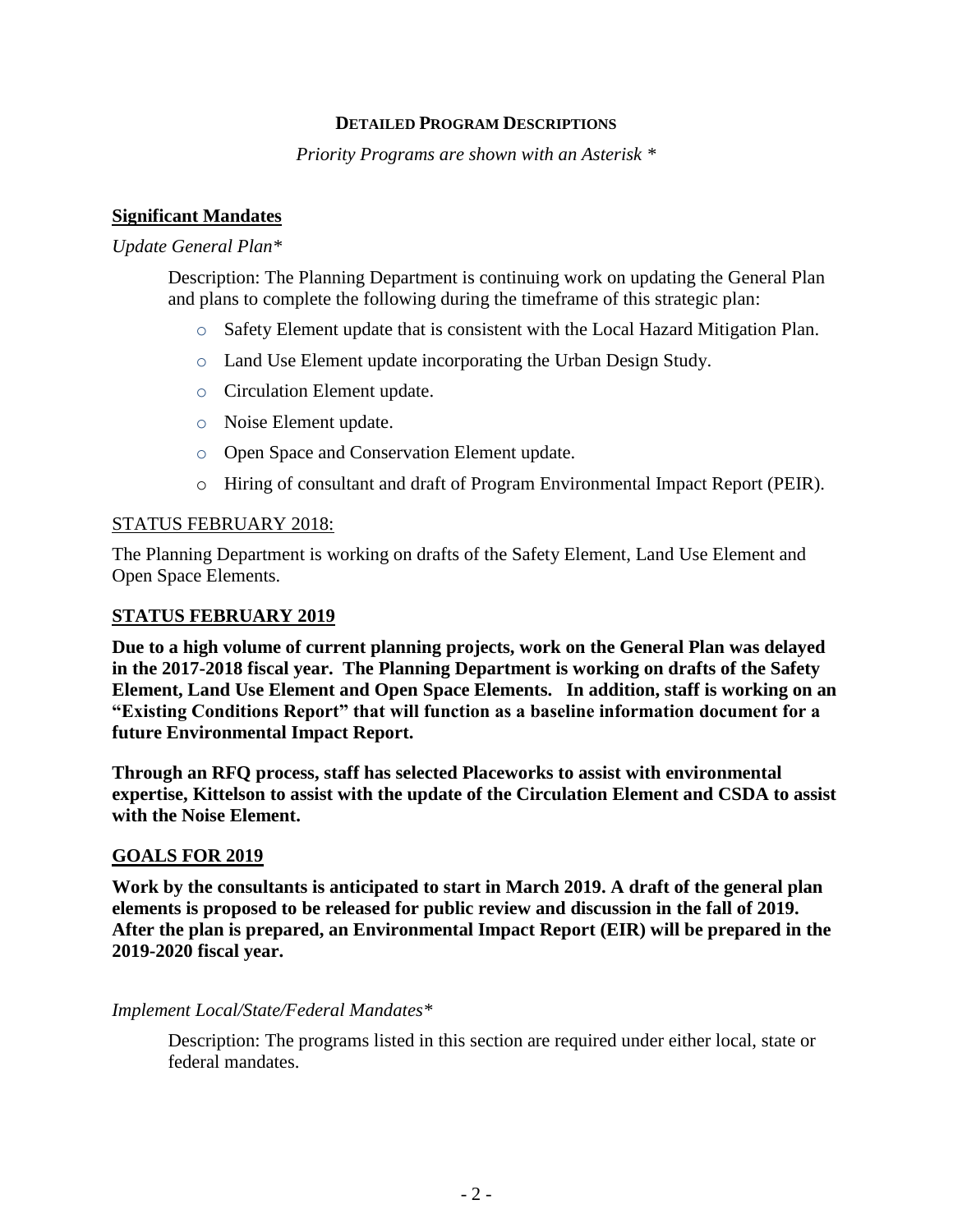- American with Disabilities Act (ADA) Implementation Plan: The seven-year ADA Self Evaluation and Transition Plan that was adopted by City Council in November 2010 will conclude with the completion of the Town Hall renovation project in the fall 2017. Over the next two years staff will continue to monitor and evaluate programs, facilities, streets, and sidewalks ensuring compliance under the ADA. The following actions are planned during the timeframe of this strategic plan:
	- o Prepare ADA Self Evaluation & Transition Plan update to City Council
	- o Prepare barrier removal plan for section(s) of Mission Road improving accessibility
	- o Conduct ADA Customer Service Training

# STATUS FEBRUARY 2018:

The ADA Self Evaluation and Transition Plan update was postponed until completion of the Town Hall project. Once the Town Hall project is complete, staff will update the City Council on the seven-year ADA Transition Plan. Staff will continue to monitor for ADA barriers, and schedule them for mitigation and removal based on priority and available funding.

Upon completion of Veteran's Village Housing Project (2019) and the Town's Capital Improvement Program (CIP #903) Mission Road project, ADA barriers along the east side of Mission Road should be removed and accessibility for pedestrians and bicyclists enhanced.

Staff conducted ADA customer service training in the spring of 2017 and will do so again in 2019.

# **STATUS FEBRUARY 2019**

**Now that the Town Hall Renovation Project is complete a majority of the 2010 ADA Transition Plan has been completed. Outstanding items will be addressed as part of the Mission Road and Serramonte/Collins Master Plan projects. A closeout report on the 2010 ADA Transition Plan will be submitted for City Council consideration in 2019.**

**Staff will also schedule an ADA customer service training in 2019.**

- Local Hazard Mitigation Plan (LHMP): The Planning Department and other Town Departments will work with San Mateo County to implement action items identified in the LHMP. The following actions are planned during the timeframe of this strategic plan:
	- o Develop a full Continuity of Operations (COOP) for Town government.
	- o Coordinate and assist in the development of COOP plans for the Town's cemeteries.
	- o Establish a public/private partnership program between the Town of Colma and the private owners of identified critical facilities, including the Town's cemeteries and large retailers.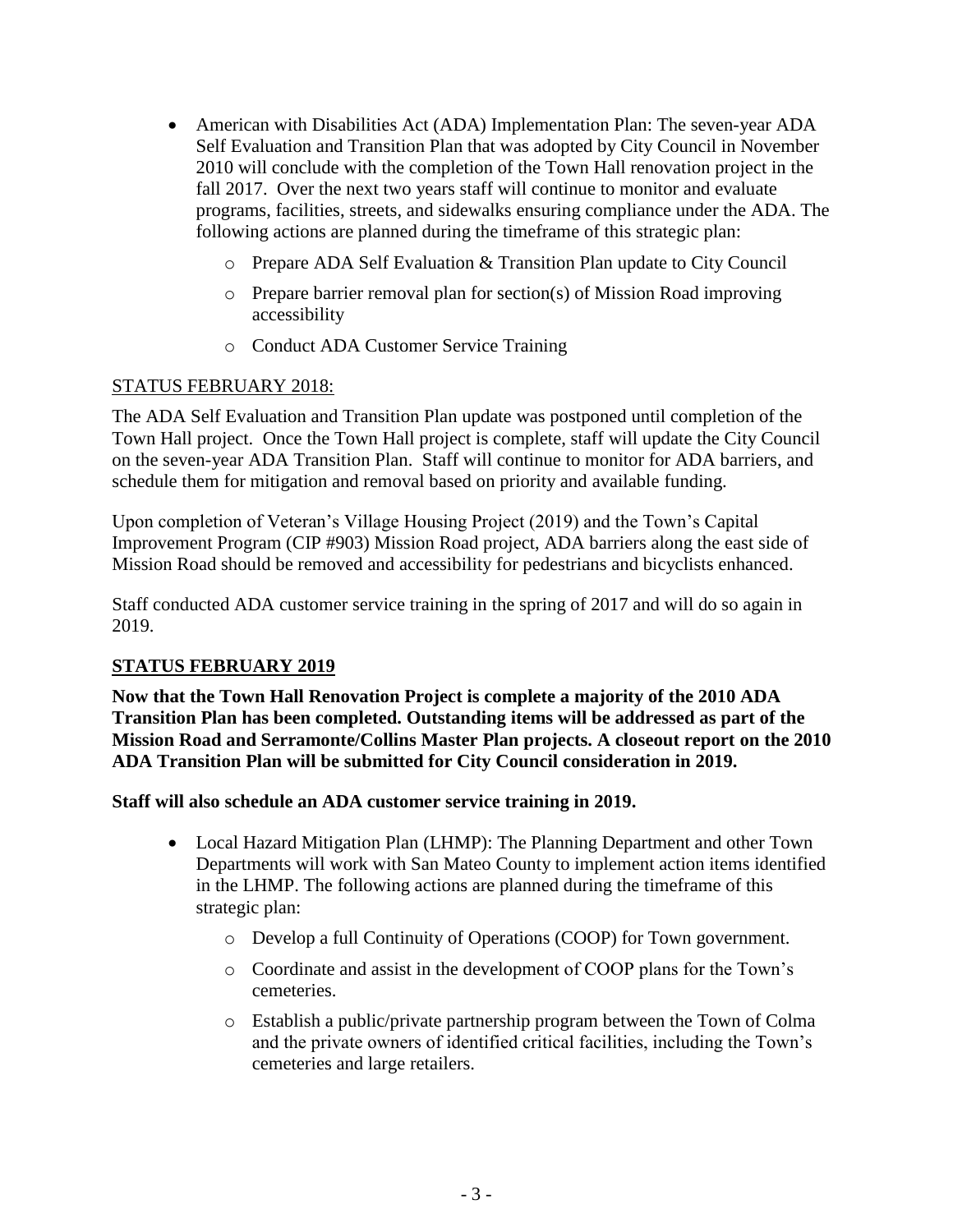- o Develop a Debris Management Plan in coordination with jurisdictional partners.
- o Identify and equip an alternative EOC location in case of primary EOC disruption or destruction.
- o Develop an outreach campaign for encouraging Colma residents and daily commuters into Colma to sign up for SMC Cell Phone Alert notifications.
- o Develop a standing Master Services Agreement with the Colma Fire Protection District to formalize the existing administrative and technical services relationships.
- o Continue to support the County actions in the LHMP.

# STATUS FEBRUARY 2018:

The Public Works Department has supported the efforts to move this program forward. The most significant accomplishment was to join a cooperative agreement(s) allowing the Town's Public Works and Building Department to share services, labor and equipment with agencies throughout the County.

The Colma Police Department has identified the Broadmoor Police Department Emergency Operations Center as the Town's alternate location in case Colma's primary Emergency Operations Center is disrupted or destroyed.

Colma Police Department staff has handed out SMC Alert information and made efforts to sign up those residents who came to the Colma Police Department to renew their parking permits. Commander Lum also presented the importance of registering for SMC Alerts at a fall City Council meeting and the Mayor proclaimed October 25th to be SMC Alert Day. Detective Marchetti presented on how to sign up at a couple of Senior Luncheons this past fall.

Information on how to sign up for SMC Alerts has been publicized via social media, Livewire and Neighborhood Watch. There is also SMC Alert information available for the public at every City Council meeting at the side table. Staff will continue to publicize the importance of SMC Alerts at the February 21, 2018 "Are You Ready" disaster preparedness workshop and throughout the remainder of the year.

# **STATUS FEBRUARY 2019**

**In November of 2018, the Town entered into a memorandum of understanding (MOU) with the Colma Fire Protection District to clarify roles and responsibilities in preparing for and responding to disasters.** 

**In July of 2018, staff hosted a Cemetery lunch to discuss emergency preparedness. Cemeteries were supportive of cooperation. As a result of this meeting, a follow-up meeting was held on January 31, 2019. Items discussed included creating an inventory of available equipment, creating a shared radio frequency for communication, and developing an MOU.**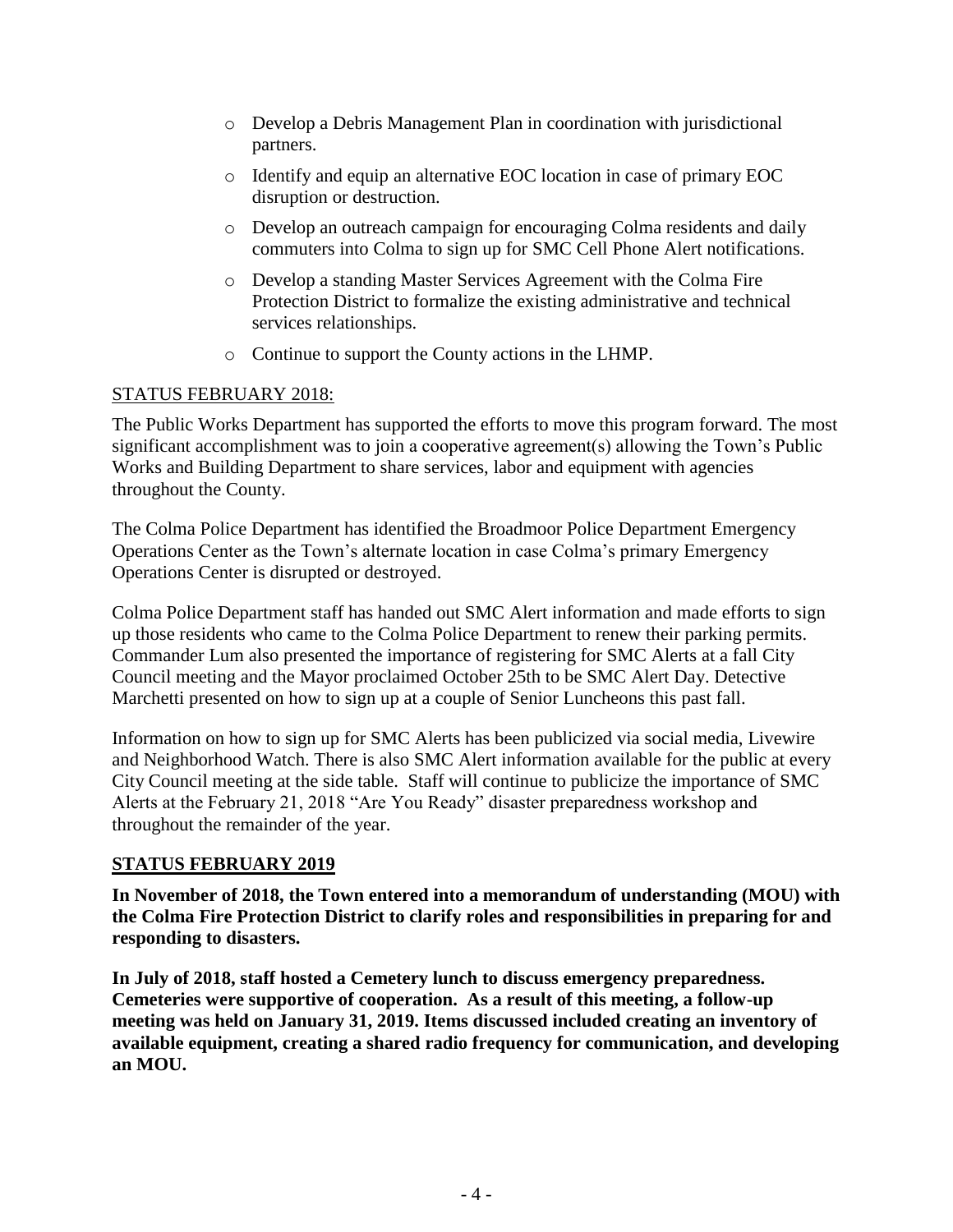**The Colma Police Department continued to educate the public on SMC Alert. Staff developed a flyer to be distributed to all residents who came to the Police Department for their annual parking permits, including a tutorial on how to sign up. Flyers were also distributed at Council Meetings and Community Events.**

# **GOALS FOR 2019**

**In 2019, staff will work towards solidifying agreements with the various cemeteries and businesses that would allow us to share and/or acquire resources when a disaster takes place. In addition, staff anticipates coordinating radio communication between the Town and the cemeteries. Staff will also reach out to various retail managers and see if there is a possibility that we can partner with those retail outlets for goods and materials in a time of disaster.**

**Staff will also look to establish a plan with Republic Services, the Town's solid waste hauler, that may be able to assist and manage a temporary disposal site, and the various logistical hurdles that come with managing such a site.** 

- California Drought Response: The following actions are planned during the timeframe of this strategic plan:
	- o Continue to look for ways to reduce municipal water use by updating irrigation systems and selective removal of turf from Town-owned facilities (lawn areas at police station and Creekside villas).
	- o Continue to offer water rebates to residents (up to \$2,000 total budgeted in each fiscal year).
	- o Continue to work with Colma cemeteries and the Resource Conservation District (RCD) to implement recommendations on the water audits prepared for cemeteries and to look for grant funding opportunities to make improvements.
	- o Continue to work with Daly City, Cal Water and the SFPUC on the recycled water system currently under study.
	- o Review alternative landscaping and land use schemes for the Town's center line medians that meet drought conditions that still have aesthetic value to the community at large.

# STATUS FEBRUARY 2018:

The Public Works Department continues to be diligent in reducing water usage in the various landscaping venues at the various Town-owned facilities and in the Right of Way medians. Without removal of the Town-owned facility turf areas, the Public Works crew along with the Town's contract maintenance firm stretched the watering cycle to a point where the lawn areas are on the verge of being stressed. In other words, staff is trying to use the least amount of water possible. The Public Works Department has abstained (under the Governor's mandate) from irrigating the highway and street turfed medians.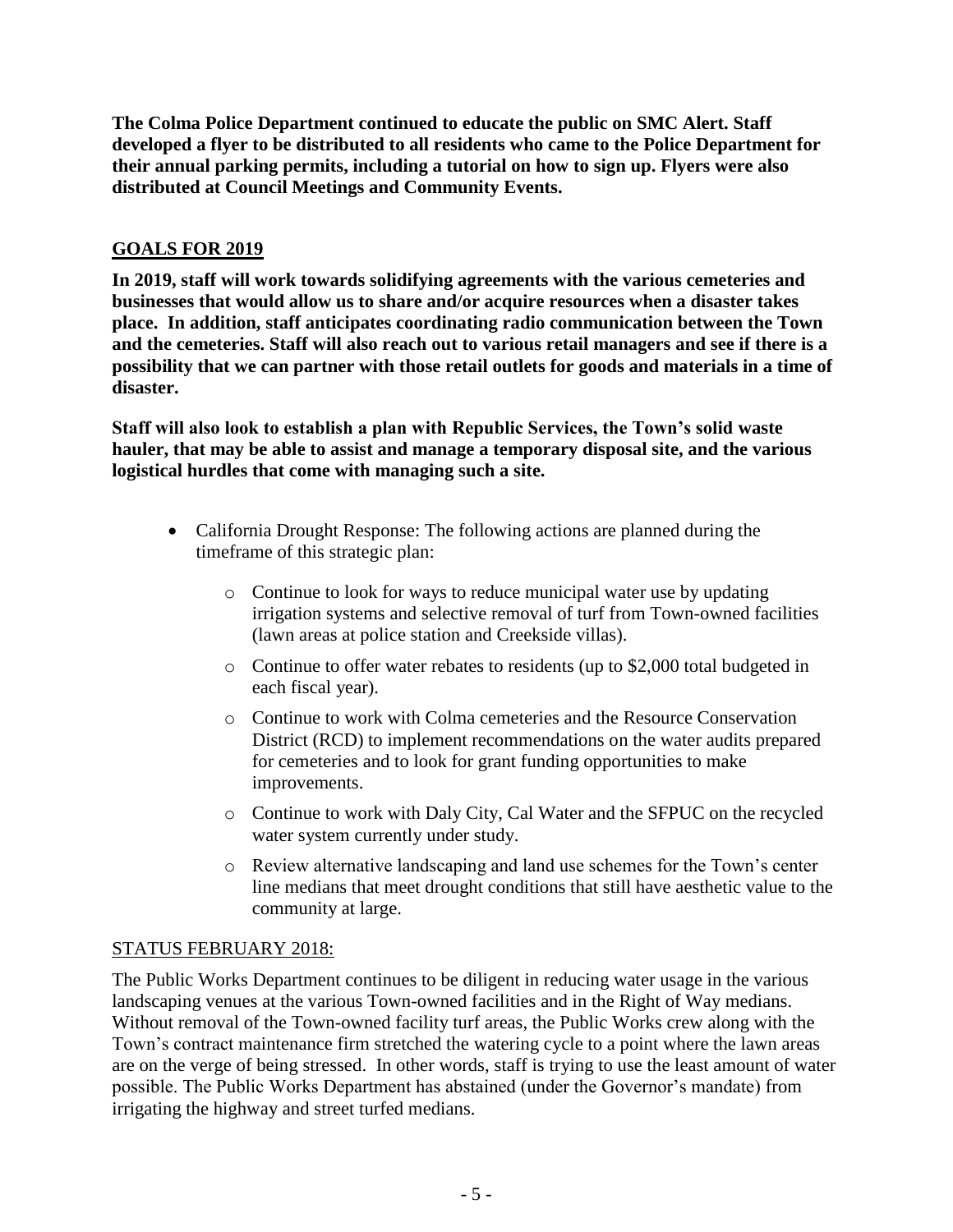Town staff sponsored outreach meetings with Daly City and San Francisco Water to help promote the advancement of a reclaimed water system potentially coming into the Town.

Staff continues to offer water rebates to residents; however, only one rebate was requested in 2017.

Staff completed water and energy efficiency assessments for five cemeteries in partnership with Resource Conservation District (RCD). Staff will continue to partner with RCD to coordinate on potential grants for implementation of water and energy conservation measures that were recommended in the assessments.

City Council adopted a resolution to participate in the Mayors Climate Network supporting climate protection programs and working to meet the goals of the Paris Climate Protection Agreement.

## **STATUS FEBRUARY 2019**

**The RCD has continued working with Cypress Lawn Cemetery on irrigation water use reductions.**

**Staff continues to offer water rebates to residents; three rebates were given in 2018.**

**Working with Daly City and San Francisco Water and the proposed reclaim water system that was projected to come into Colma has appeared to have come to a standstill, funding could be an issue of why the project is not moving forward.**

**The proposed 2019-2024 Capital Improvement Program has identified studies to look into sustainable landscaping for various Right of Way area.**

#### **GOALS FOR 2019**

- **Staff will continue to offer water rebates to residents.**
- **Staff will continue to work with Daly City, SFPUC, CalWater along with various cemeteries on advancing the benefits of having a reclaim water system in the future.**
- **Continue to work with cemeteries through the Towns "Cemetery workgroup meetings to assist in water conservation.**
- **Work and meet with Cal Water regarding water conservation programs and outreach material.**

#### *Implement Town's Climate Action Plan\**

Description: AB32 and newly adopted SB 32 established statewide greenhouse gas (GHG) reduction targets. The Town's Climate Action Plan (CAP) contains programs and policies that will facilitate Colma achieving reduction targets and improve the quality of life for those who live, work and visit Colma. During the timeframe of this strategic plan staff will: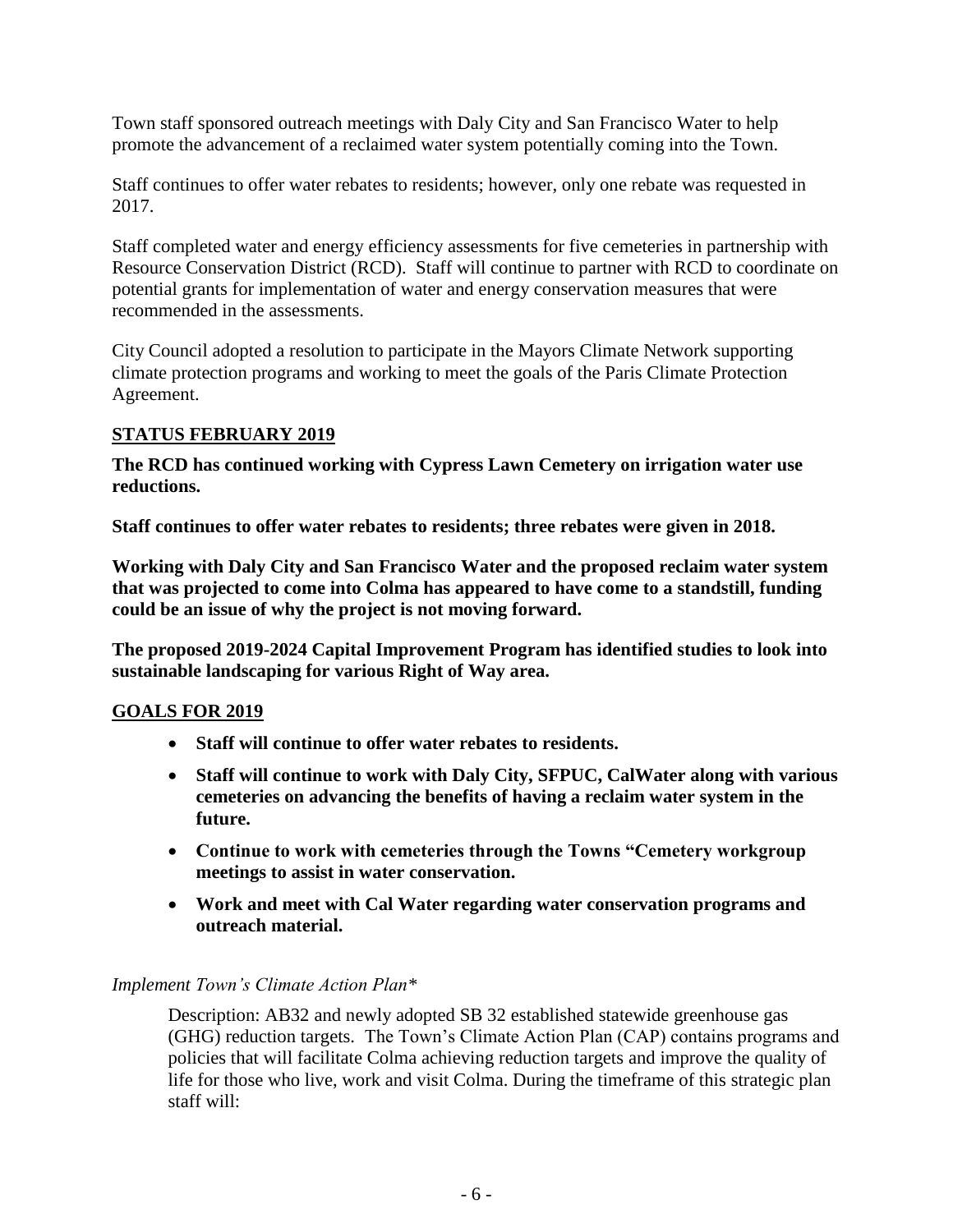- o Study feasibility of transitioning to a paperless office and implementation of a centralized purchasing system to decrease waste.
- o Continue to promote to residents free or low-cost programs and rebates that increase energy efficiency, conserve water or promote alternative transportation.
- o Continue to promote to businesses free or low-cost programs that increase energy efficiency, conserve water, divert solid wastes, or support alternative transportation for employees.
- o Continue to look for opportunities to reduce municipal GHG emissions and reduce waste.
- o Continue to participate in the Mayor's Water Conservation Challenge.
- o Continue involvement with San Mateo County Energy Watch and continue to follow regional and state trends and regulations.
- o Continue to work with Republic Services, residents and businesses to increase waste diversion rates.
- o Continue Colma Creek clean-up, Town-wide clean-up and garage sale.
- o Continue Section 132 pre-tax transportation cost program.
- o Continue hosting break station for Bike to Work day.

## STATUS FEBRUARY 2018:

Town staff completed compliance reporting to the state agency, CalRecycle, who enforces state mandate AB 939 to meet or exceed 50% diversion from landfill. Colma is in compliance with AB 939. Staff completed additional compliance reporting for AB 341 (large business recycling requirements) and AB 1826 (requires businesses to recycle organics/food). Colma is in compliance with both mandates*.* 

Town staff used grant funds from the CalRecycle and City and County Payment Programs to purchase new recycling and trash containers for bus stop locations and Town facilities

# **STATUS FEBRUARY 2019**

**The Sustainability Division is currently updating and implementing various best management practices to the 2013 Climate Action Plan (CAP). The updated CAP is anticipated to go before City Council for review and comment in late Spring or early summer of 2019.**

**Staff has continued to meet with Department Heads monthly, strategizing and implementing sustainable practices, such as purchasing products with recycle content, installing water purification equipment to reduce the use of plastic bottles, purchasing of waste containers segregating waste, recycle material and organics,**

**Staff is meeting with franchise waste hauler on a semiannual basis to review business outreach program regarding mandatory recycling and the commercial organic program.**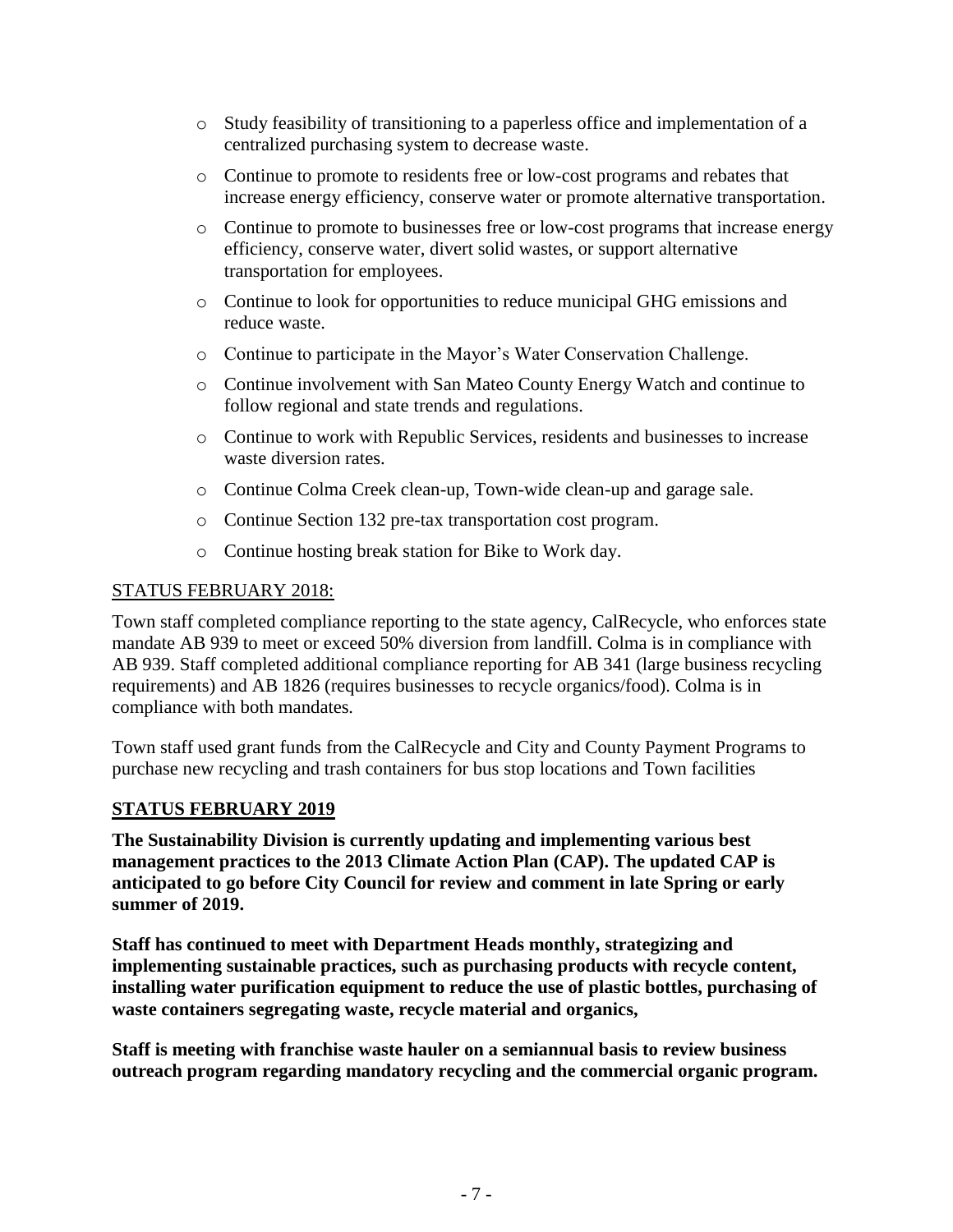**The Town moved from 50% Peninsula Clean Energy to 100% Peninsula Clean Energy at all Town facilities.**

## **GOALS FOR 2019**

**In an effort to reduce paper, Staff is researching a records management program (CIP 989) that will reduce the amount of paper used to maintain Town documents.** 

**Staff will continue with the following programs 2019.**

- o **Continue to promote to businesses free or low-cost programs that increase energy efficiency, conserve water, divert solid wastes, or support alternative transportation for employees.**
- o **Continue to look for opportunities to reduce municipal GHG emissions and reduce waste.**
- o **Continue to participate in the Mayor's Water Conservation Challenge.**
- o **Continue to work with Republic Services, residents and businesses to increase waste diversion rates.**
- o **Continue Colma Creek clean-up, Town-wide clean-up and garage sale.**
- o **Continue Section 132 pre-tax transportation cost program.**
- o **Continue hosting break station for Bike to Work day.**

#### *Proposed New Initiative for Climate Action Plan*

In collaboration with PCE look to host an EV and Drive Event in the summer of 2019.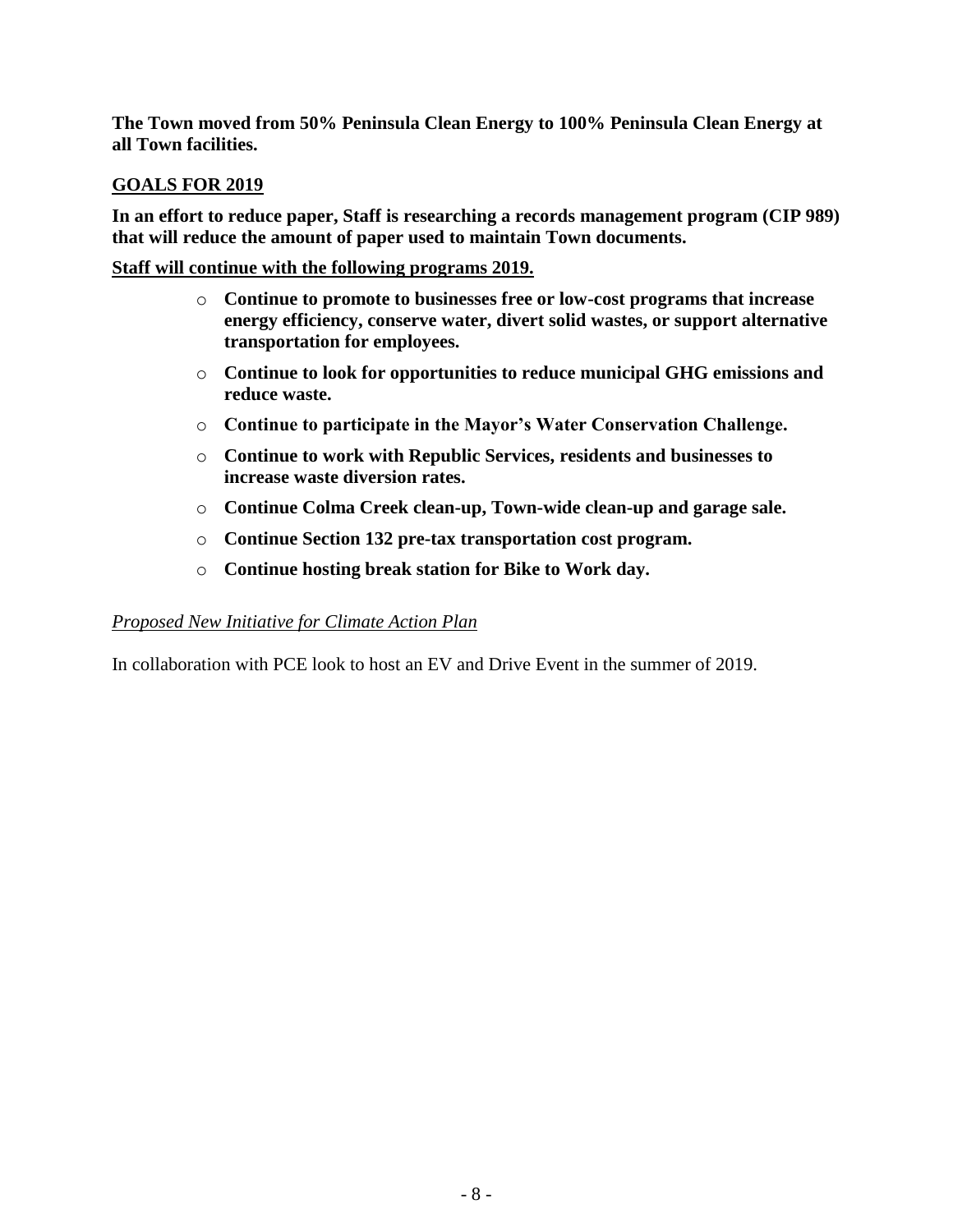# **Town Operations**

## *Renovate Town Hall\**

Description: The Town Hall Renovation Project has been broken down into six phases. Four of the six phases are either completed or will be completed by the end of 2016. The status of the final two phases of construction are:

- o Complete Infill Package and Site Work, Phase V
	- o Bid opening October 25, 2016
	- o Award of Contract City Council Meeting, November 9, 2016
	- o Notice to Proceed with Phase V, January 2017
	- o Substantial completion Fall of 2017
	- o Completion of Parking Lot Work Once the facility can be occupied, the contractor will be authorized to move ahead with removing the Annex mobile units and complete the landscaping and upper parking lot features. This work is scheduled to take 45 to 60 days.
- o Furnish Furniture, Fixtures and Equipment, (Phase VI)
	- o Staff is currently reviewing furniture options for the Town Hall Facility and City Council Chamber.
	- o Solicit office furniture vendors via Request for Proposal, (RFP), to bid on supplying and installing furniture for the Town Hall Facility and City Council Chamber.
	- o Award Phase VI contract to office furniture vendor at the City Council Meeting in March of 2017.
	- o Substantial Completion of Phase Fall of 2017

#### STATUS FEBRUARY 2018:

The beginning of 2017 was the proposed start of the last major phase of the Town Hall Construction (Phase IV) project. A few months into the year Town staff was working with the proposed contractor and the Architect of Record to "Value Engineer" (VE) and reduce the project cost without diminishing the Town Hall remodel project. In the midst of the VE effort the Town was negotiating with the Contractor to enter into an agreement to complete Phase IV. It wasn't until the later part of April 2017 that Contractor withdrew from the project leaving the staff in a position of not being able to move the project forward into the final stages of construction.

The goals that were posted in the 2017 plan were not met due to the withdrawal of the Contractor. What was accomplished was the completion of the VE effort, sending the project to re-bid and the selection of a new Contractor who started the final construction efforts in October of 2017. City Council approved a contract amendment with the Town's Architect to complete the Design of the Furniture, Fixture and Equipment package. This portion of the project went to bid in January 2018*.*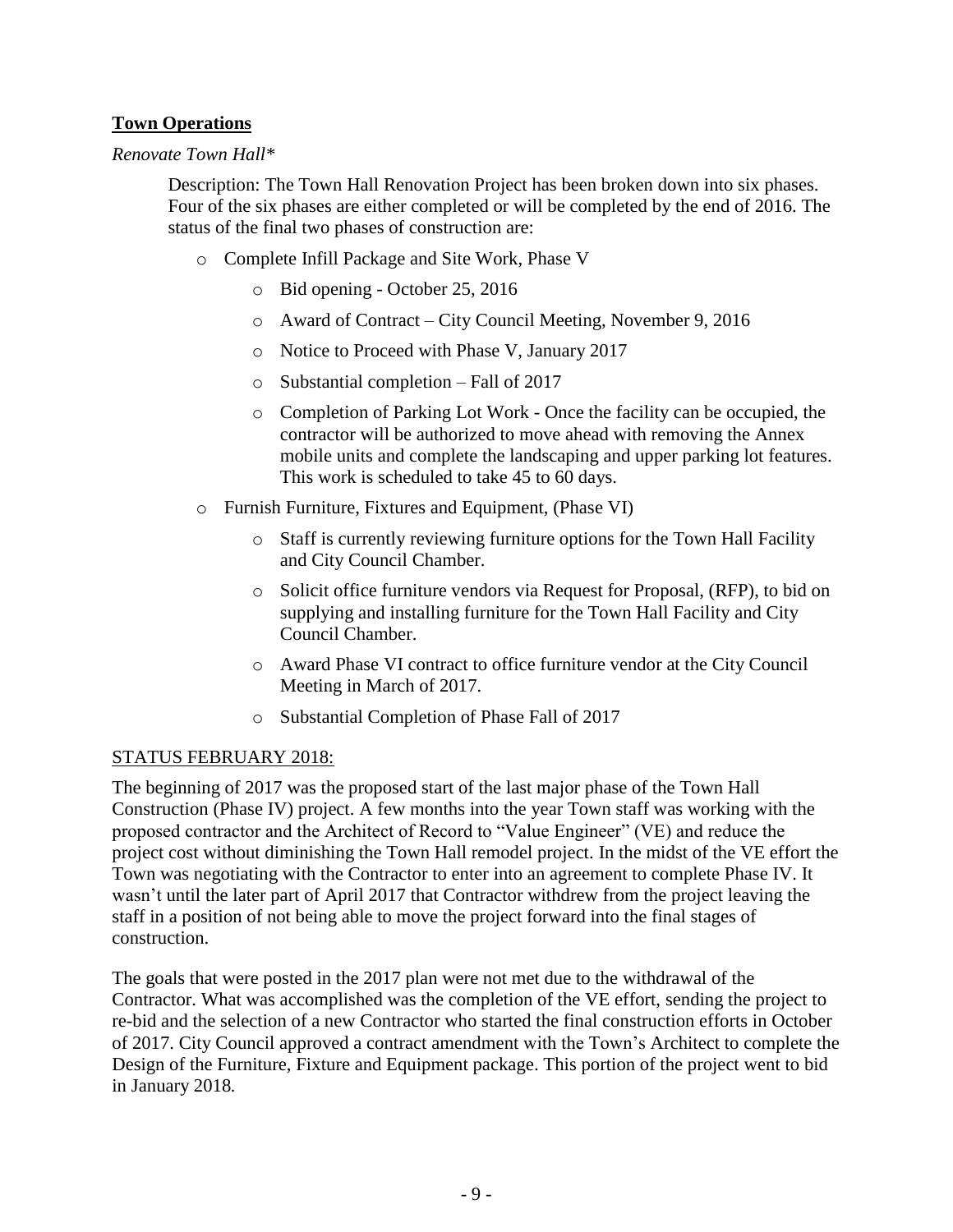# **STATUS FEBRUARY 2019**

**Mission accomplished, the Town Hall Facility was substantially completed in September of 2018. A Grand Opening celebration, which was held in December of 2018 memorialized the several year journey, taking the old facility and transforming it into a state-of-the-art civic center that met the requirements and goals of the City Council which were laid out several years prior to the completion of the project.** 

**Project Management is still working with the Architectural Team and General Contractor on various warranty issues, cost issues and closeout documents.** 

**It is estimated that once all the closeout items are complete, staff will come before City Council at one of their Regular City Council meetings in March or April requesting acceptance of the project and a "Notice of Completion" be filed with the County Recorder's Office. At that time the project will be considered completed.**

# *Increase the Use of Technology to Enhance Customer Services\**

Description: The goal is to take advantage of opportunities to improve services through the use of technology. Representative action items include the following:

- o Continue to improve the Town website to allow (1) forms to be completed and submitted on-line (2) better analytics (3) greater searching ability.
- o Implement credit card payment option on-line, in Public Works and potentially the Police Department.
- o Analyze and plan for implementation of GIS system

# STATUS FEBRUARY 2018:

After attending an "Emerging Local Government Leaders" workshop centered around technology in the fall of 2016, staff contracted with web designers "Proud City." Proud City's word press "user based" platform was the solution to enhancing the online experience when using the Town's website. The project achieved staff's goals allowing forms to be submitted online, better analytics and greater searching ability. The new site was launched in May of 2017 and staff has received positive feedback from the community.

In 2017, staff continued to collect data on the Town's tree inventory, and sidewalk and roadway maintenance inventory in an effort to build out the Geographical Information System (GIS).

# **STATUS FEBRUARY 2019**

**Staff has entered into an agreement with Proud City (website host) adding their "Public Meetings" service improving transparency. Also, Town staff continues to update the Town website to provide up to date information, including link to OpenGov, a financial platform for user-friendly financial data presentation.** 

**The credit card payment online has been placed on hold as the Town's bank merge with Tri-Counties Bank.**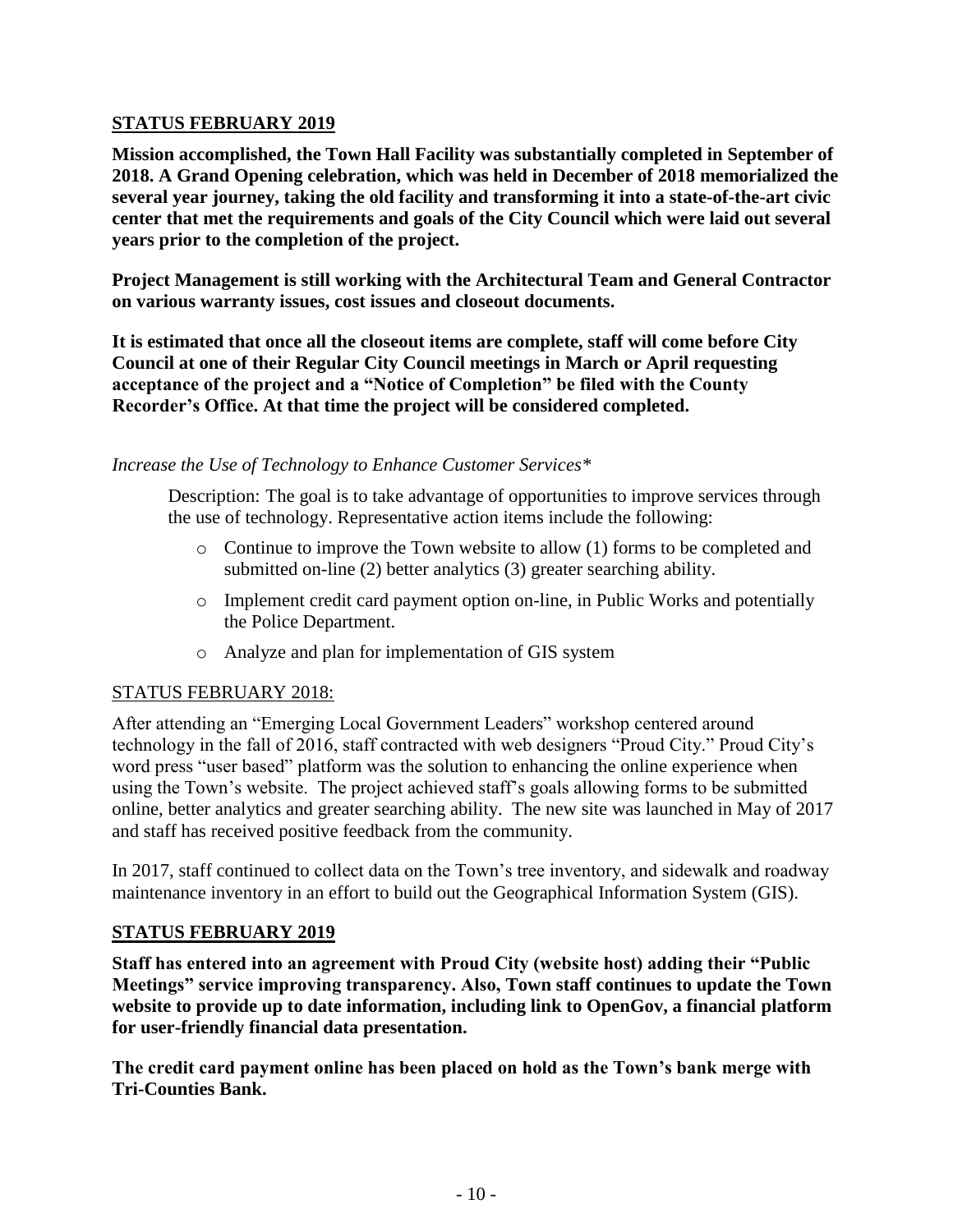**GIS project is expected to be completed by June 30, 2019. GIS layers will be developed and added to the Town's ArcGIS software.**

## **GOALS FOR 2019**

# **Staff will investigate accepting credit card payments at Town Hall and Police Station as well as online through Tri-Counties bank.**

## *Proposed New Initiative for Use of Technology*

Explore more online community-based user-first tools improving community engagement and transparency (i.e. additional Open Gov tools and My Civic app). If implemented additional Town resources will be required. See Internship/Student Aide proposal under the category "Offer More Community Based Programs."

## *Plan for and Implement Body Cameras in Police Department\**

Description: In response to the Grand Jury report titled, "Body Worn Cameras, The Reel Truth," the Colma Police Department is developing a BWC policy that will be consistent with Atherton's policy on BWC. The Colma Police Department POA has already voted on the draft BWC policy. Currently the Colma Police Department is researching the video storage needs of a BWC system and costs associated with storage, taking into consideration retention rules in accordance with the established records retention schedule (Government Code § 34090.6). Research also needs to be conducted into software programs that would automatically save and delete evidentiary recordings in accordance with law, judicial proceedings, citizen complaints, civil suits and other retention schedules.

The Grand Jury recommended that the councils of those cities/towns that have not adopted body-worn cameras direct their respective chiefs of police to develop an appropriate body-worn camera implementation plan and advise the public of their plan by November 30, 2016.

#### STATUS FEBRUARY 2018:

In response to the Grand Jury report titled, "Body Worn Cameras, The Reel Truth." The response letter advised the Grand Jury that the Town may or may not be ready to implement a Body Worn Camera (BWC) plan by November 30, 2016.

The Colma Police Department did, however, develop a BWC policy that would be consistent with other San Mateo County agencies and their policies on BWC. The Colma Police Department Police Officers Association (POA) voted on the draft BWC policy.

Commander Lum conducted research on BWC products and pricing in comparison with other agencies that have recently purchased BWC. Recently, the District Attorney's Office implemented an electronic report filing system with an emphasis on developing a Cloud based evidentiary system where the District Attorney (DA) would have the capability to view and maintain evidence, without a police department having to send video recordings from BWC and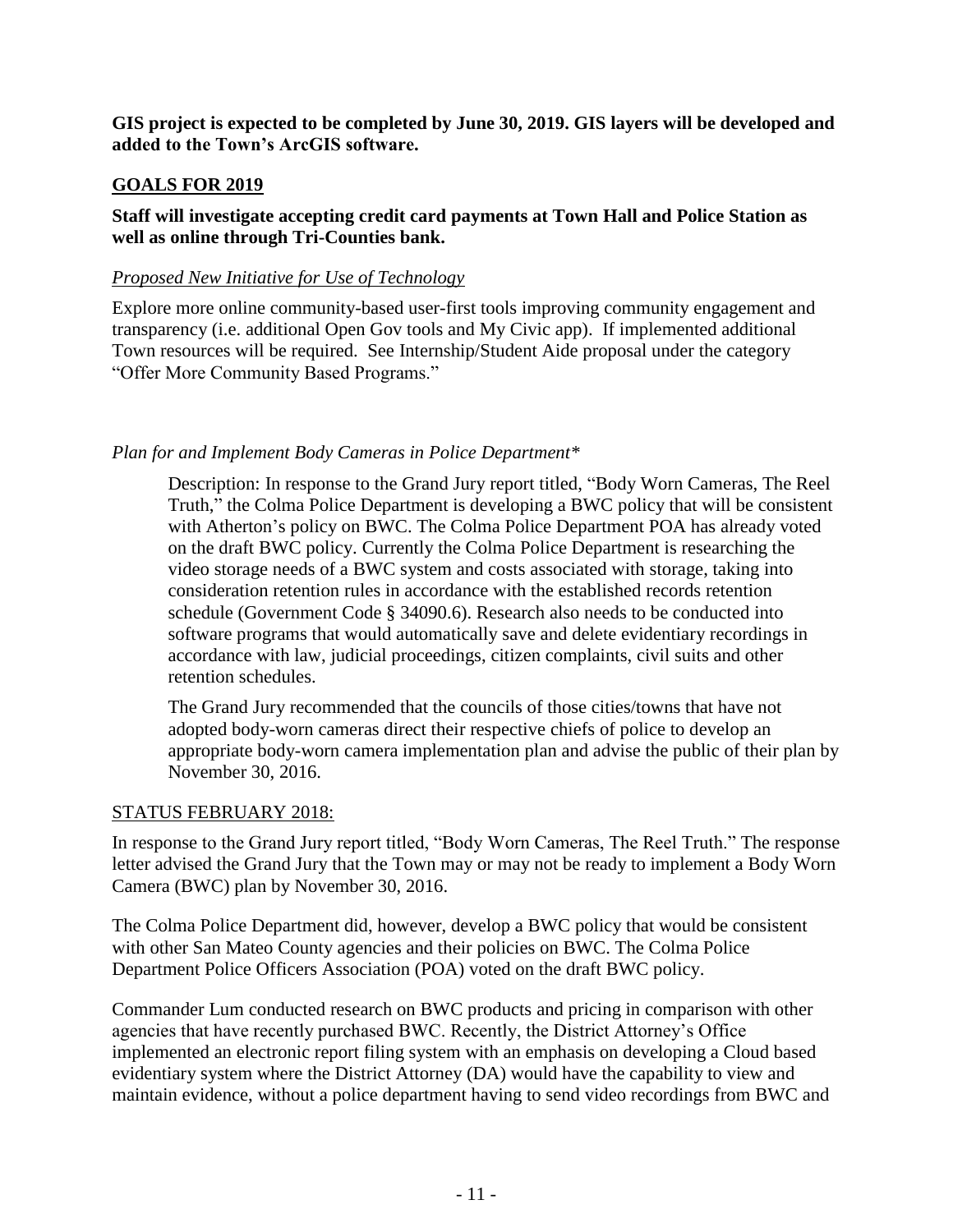in car cameras. The system that is implemented by the DA can affect which BWC system police agencies elect to purchase based on compatibility.

Some police agencies have elected to hold off on their BWC purchasing due to this reason while other agencies, such a Redwood City Police Department, have abandoned their BWC implementation all together.

# **STATUS FEBRUARY 2019**

**In 2018 Colma Police Department staff met with BWC vendors Watch Guard and Lenslock. Both companies provide BWC equipment and the software solutions to support the BWC network. The District Attorney's office has selected Evidence.com as their cloudbased evidence needs. We have been told that Watch Guard and Lenslock are both compatible with Evidence.com which would allow for seamless transition of video/audio files to the District Attorney's Office.** 

# **GOALS FOR 2019**

**In 2019 Colma Police Department staff is planning to implement a pilot program with Lenslock so we can get feedback from the Sergeants and Officers regarding ease of use and fit. We also would like to verify compatibility with Evidence.com. Staff will also continue to research other products that will be most cost effective, meet the needs of the department and the are compatible with Evidence.com. As part of the five-year capital program, the BWC project is scheduled for implementation in FY2021-22.** 

**However, the Washington Post recently published an article stating that smaller cities are moving away from BWC's due to the ongoing maintenance costs. As the Town's financial outlook becomes clearer the Council and staff can further evaluate the need for the BWC program.**

# *Implement the Town's Urban Forest Management program.*

Description: The Urban Forest Management program is an ABAG PLAN Best Management Practice aimed at reducing the risks of injury and damages from falling trees. The program requires that the Town first identify and inventory all trees within Town limits and then to regularly inspect and maintain the Town's trees. In the upcoming fiscal year, the Town should retain a consultant to inventory and assess the overall health of all Town-owned trees.

# STATUS FEBRUARY 2018:

The Public Works Department started individually tagging each Town-owned tree within the Town's boarders. This effort included tagging the tree, identifying the species of the tree, estimating the size and overall health of the tree.

# **STATUS FEBRUARY 2019**

**The Public Works Department has completed a majority of the tagging and recording of tree data such as: species, size and health of each Town owned tree within the Right of**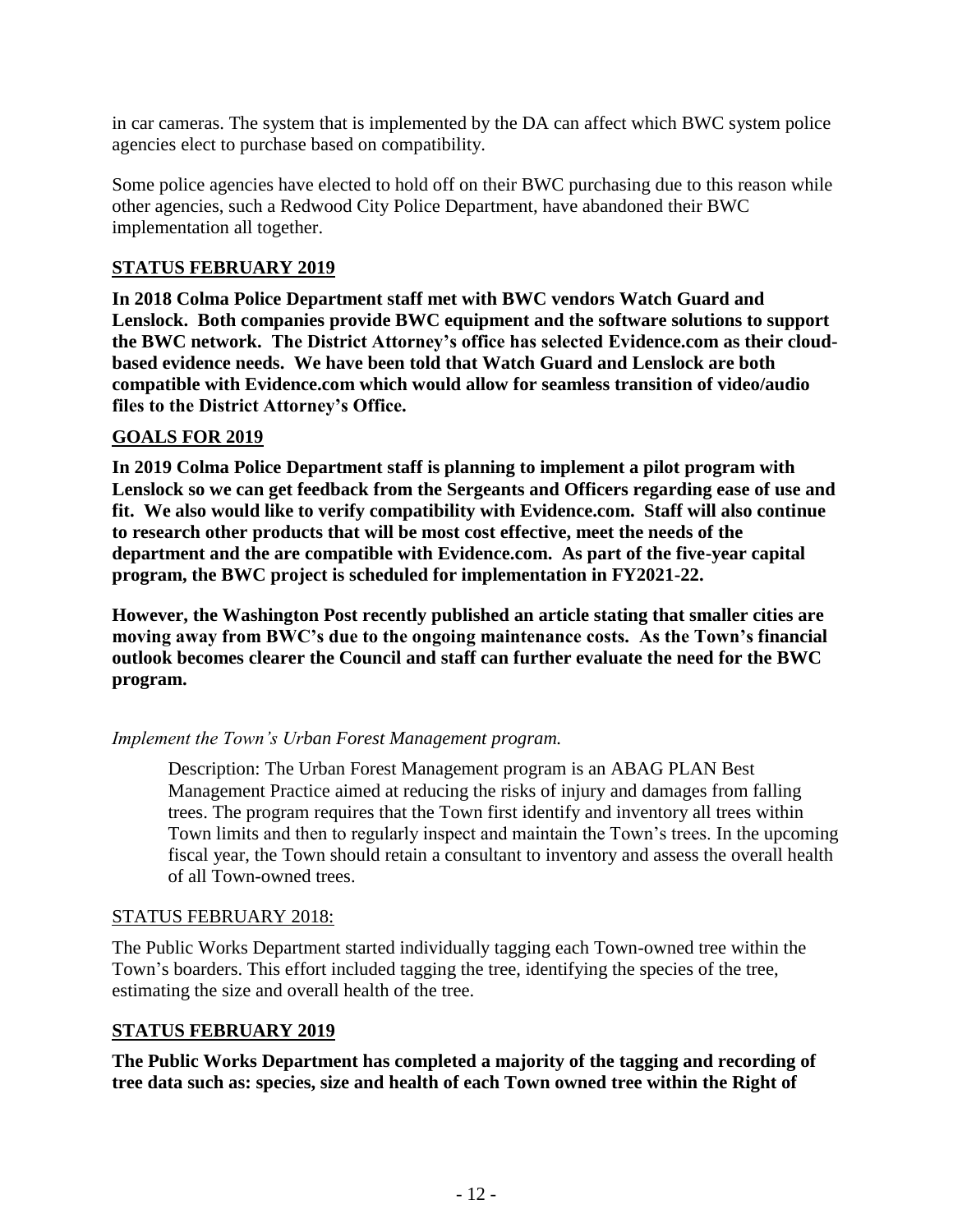**Way. Staff has now begun uploading the field data into the Town's Geographical Information System, (GIS).** 

**The Town also became a member of "Tree City USA". The Tree City USA program provides direction, assistance and national recognition supporting the Town's commitment to providing a sustainable urban forestry program.** 

**Staff is drafting a Request for Proposal for a Tree Service Contractor who will be responsible for the maintenance and care for the various Trees with in the Right of Way and Town Facilities. The selected contractor will also be responsible for a maintenance plan, annual budget for maintenance and certified arborist to assist with cultivation and overall health of the various trees and shrubs throughout the Town.**

## **GOALS FOR 2019**

**The Public Works Staff will continue to meet the various commitments and stay in good standing as member of Tree City USA.**

**Staff will complete the uploading of Tree data information into the Town's GIS** 

**Once a new tree service contract is approved, staff will work with the Contractor to develop an ongoing plan to prune and thin out the various trees in the Sterling Park Neighborhood to be less invasive to roadways, houses and street lighting.**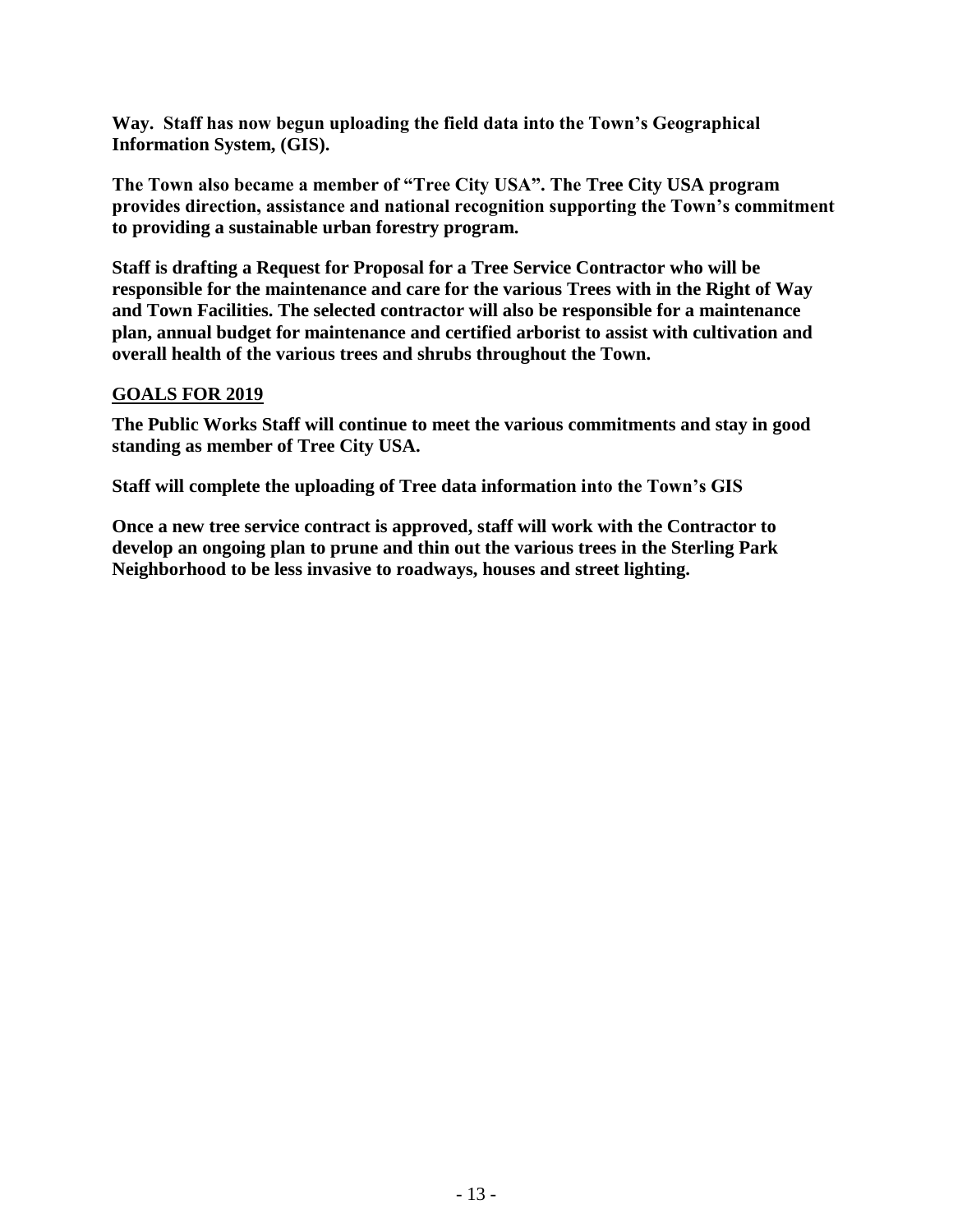# **Economic Development**

#### *Prepare Auto Row Master Plan\**

Description: Conduct feasibility study in 2016/17 for the beautification of Auto Row, and a more complete implementation of infrastructure improvements. A Master Plan for Auto Row will provide a more cohesive economic engine than simply providing beautification projects here and there along Auto Row. City Council approved the expenditure to perform a detailed study of the Serramonte area in June 2015. This study will serve as the first step of the Master Plan and will provide a wider picture of Serramonte Boulevard regarding economic development, public safety, environmental issues, aesthetic upgrades, and an urban design to tie into the potential of the proposed Town Center. The study will also review the potential of Collins Avenue and how it relates to Serramonte Boulevard.

#### STATUS FEBRUARY 2018:

The Serramonte Boulevard/ Collins Avenue Master Plan was awarded to a consultant to start the study that will address four elements as follows:

- Economic Development
- Land Use and Urban Design
- Street Scape and Traffic Control
- Sustainability

#### **STATUS FEBRUARY 2019**

**The consultants continued their work through 2018, with a stakeholder's lunch meeting and two City Council meetings. Draft concept plans have been prepared for Collins Avenue and Serramonte Boulevard. The plans include a lane reduction on Serramonte Boulevard west.** 

#### **GOALS FOR 2019**

**A stakeholder meeting is planned for late February 2019, followed by a City Council meeting in March 2019. After receiving final input on the corridor plans, completion of the Master Plan document is anticipated by June of 2019. The plan will also address parking availability on the upper North Bound portion Junipero Serra Boulevard.**

#### *Commit resources to developing a hotel business\**

Description: Identify potential sites and willing landowners for a business traveler's hotel; conduct feasibility study; adopt transit occupancy tax and submit to voters.

 $\circ$  A transient occupancy tax must be approved by the voters at a general municipal election. The Town holds its general municipal elections in November of every even-numbered year. Council should put a measure adopting a TOT ordinance on the November 2018 ballot.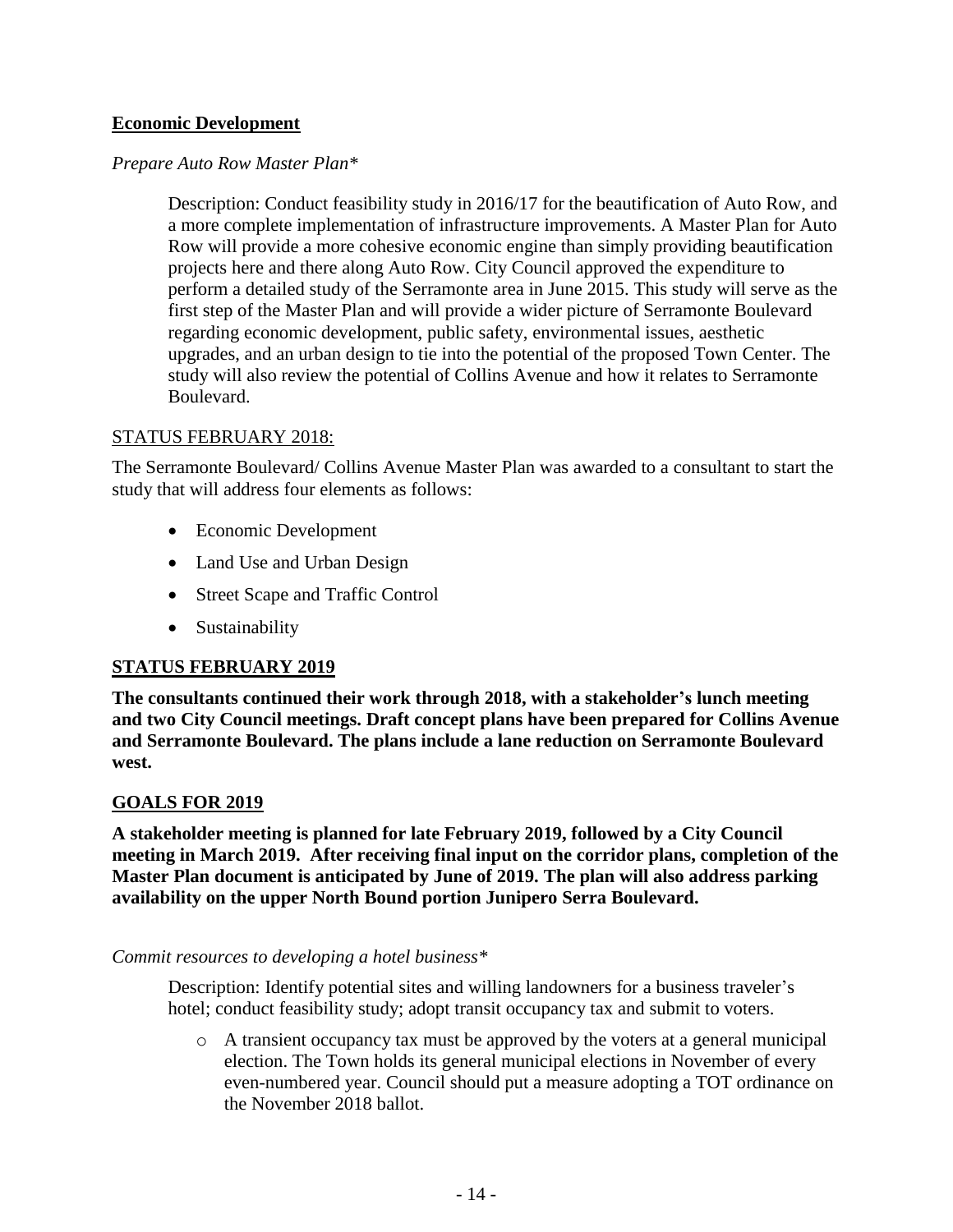# STATUS FEBRUARY 2018:

Town staff conducted a TOT study session in 2017.

## **STATUS FEBRUARY 2019**

## **Staff and the City Attorney's office worked closely on preparing the TOT ballot measure language and associated TOT ordinance. The TOT Ballot Measure was approved by a majority of Colma voters in November of 2018.**

#### *Commit resources to planning for expansion or relocation of businesses\**

Description: Continue reaching out to local businesses and potential business to offer assistance when and where appropriate.

- o Partner with key businesses to identify potential sites for expansion or relocation.
- o Adopt General Plan and update local regulations to accommodate economic development (if necessary), including modification of Town regulations to accommodate Town Center (Urban Design) plan.
- o Enter into a contract this year with HdL to produce an economic profile for the Town that maybe used to attract businesses to Colma.
- o Continue working with the Town's shopping centers to address infrastructure needs.

#### STATUS FEBRUARY 2018:

In 2017 staff worked with a car dealership and owner of the closed landfill site to arrange for much needed auto storage. This allows the auto dealer to store a larger inventory providing a variety of automobiles with the various packages for car shoppers, and the land use of an underutilized area. Staff will continue to meet and communicate with shopping center managers, owners and businesses to ensure that business needs are being addressed by the Town.

#### **STATUS FEBRUARY 2019**

**Throughout 2018, staff has continued to communicate with businesses, leasing agents and business owners. In 2018, the Town hosted lunches for cemetery managers, auto managers, and held a business recognition event.** 

**Staff is still evaluating as to whether the Town would benefit from an economic profile prepared by HdL.**

**Work has continued with the owner of the Serra Center to transition their water system to California Water.** 

**Staff proposed a temporary shuttle service to the property managers at Serra Center, 280 Metro and Kohl's during the holiday season. Each property manager expressed concerns over people shopping at other centers while leaving their vehicle at another shopping center. The property managers also expressed no interest in assisting with funding.**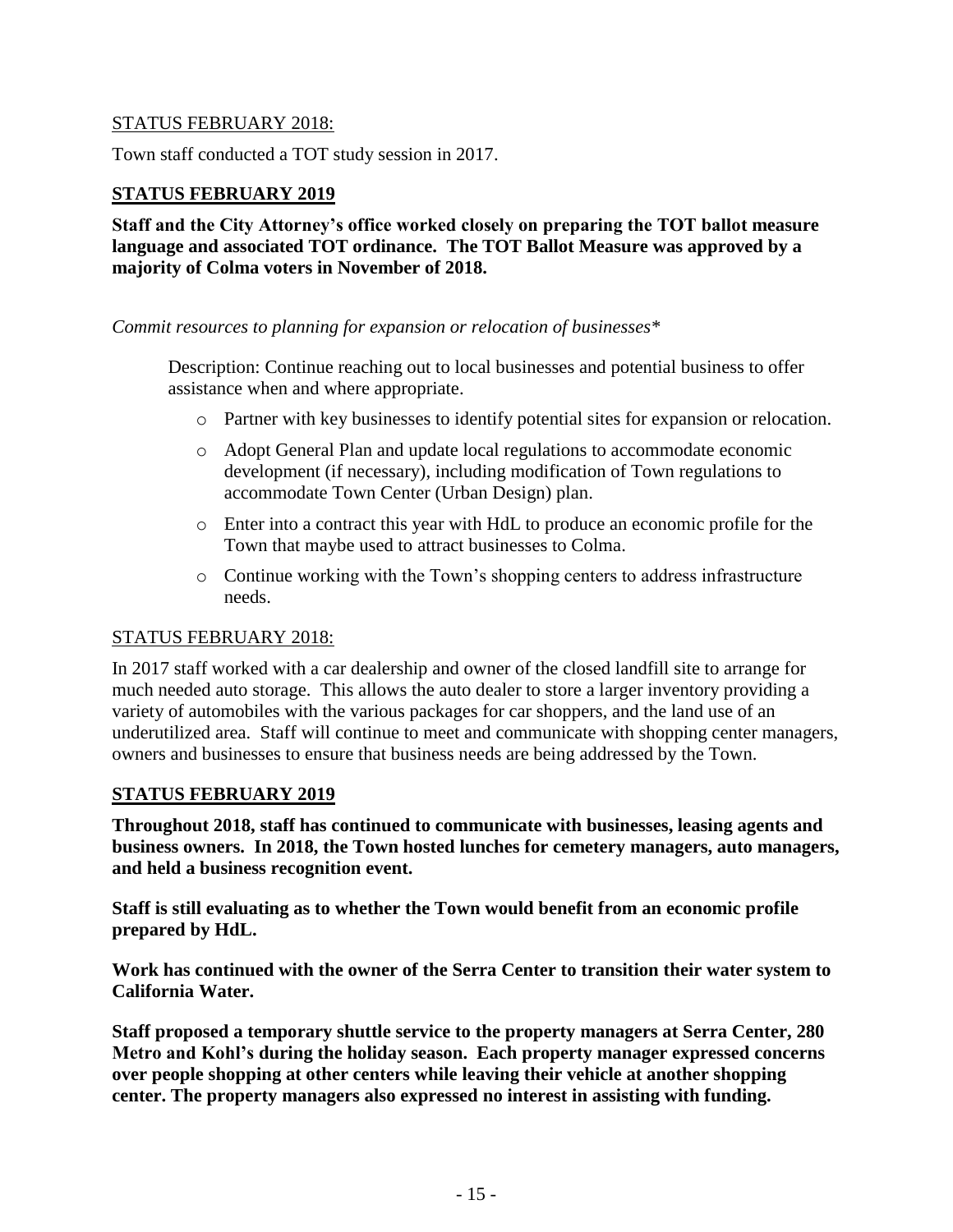#### **GOALS FOR 2019**

**Continue to communicate with businesses, leasing agents and business owners concerning vacancies at both shopping centers and the Babies R Us site. Continue hosting of lunches for cemetery managers, auto managers, and a business recognition event in Fall of 2019. Continue work with the owner of the Serra Center to transition their water system to California Water.** 

**Staff will also propose a Town-wide Branding campaign as part of the Five-Year CIP. If approved, phase one of the campaign will involve local outreach, surveys interviews with business leaders, and other research, and utilizing this information establish creative options for the community's brand. Phase two will be launch an expanded image and branding campaign highlighting Colma's brand through logo, marketing brochures, letterhead, street light banners, promotional campaigns, advertisements and tag lines.**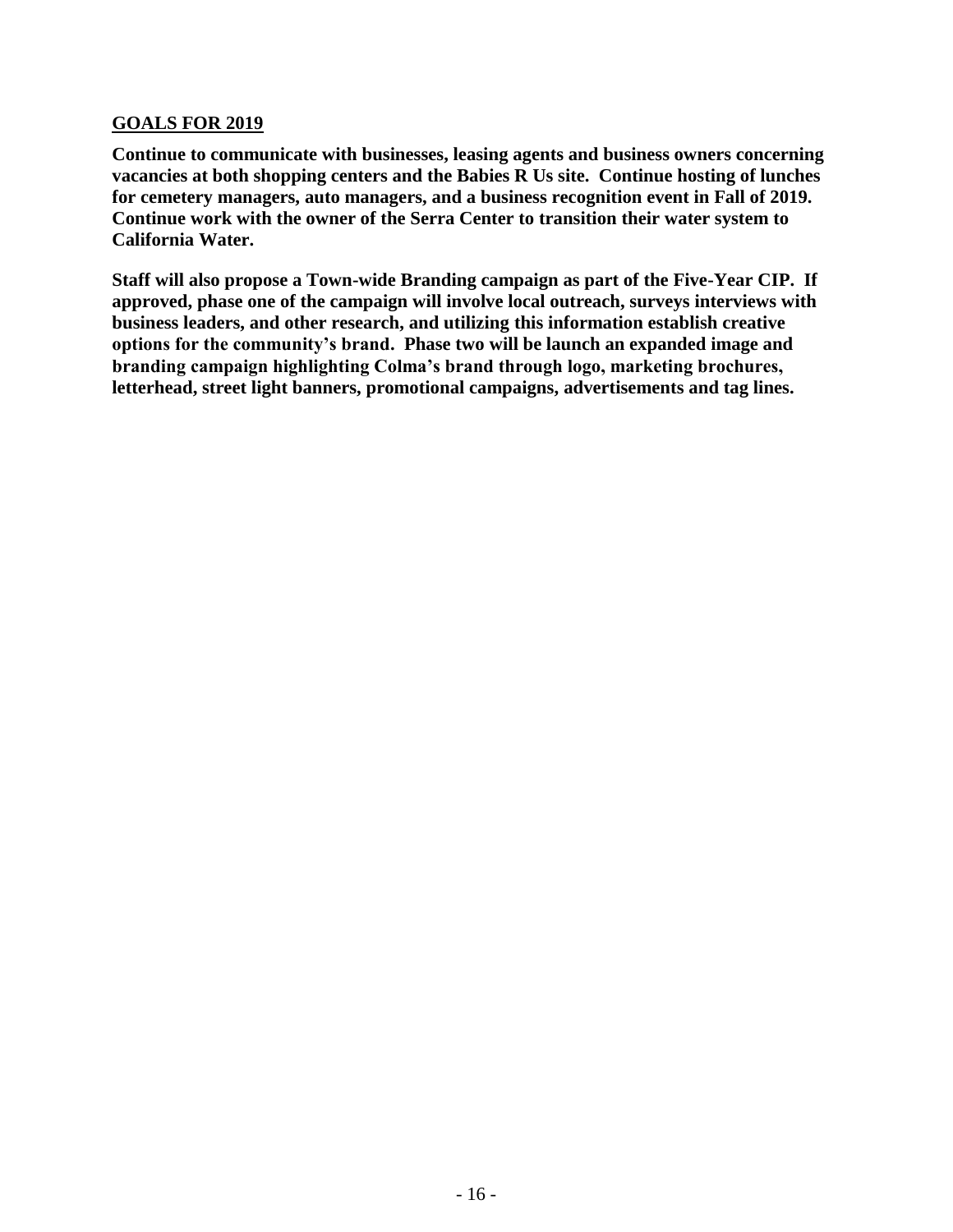# **Financial Health**

*Establish plan to address Town unfunded liabilities \**

Description: Review, evaluate and recommend plan to address the Town's unfunded liabilities (PERS, OPEB).

#### STATUS FEBRUARY 2018:

The 2016-17 Audit will include added information on the Town's PERS liabilities (pursuant to GASB 68).

A study of the Town's Retiree Medical (OPEB) benefits (pursuant to GASB 75) was completed in September 2017. This information will be included in the 2017-18 Audit and will be reviewed with the City Council to discuss the Town's current OPEB program and policy.

In December 2017 staff presented a study session to the City Council regarding the PERS liabilities. The City Council will receive a report and recommendations on paying down or retiring some of the "side fund" PERS liabilities to reduce long term pension expenses in the Spring 2018.

## **STATUS FEBRUARY 2019**

**On October 24, 2018, the City Council reviewed and adopted the 2018 Unfunded Liabilities Strategy where the Town will make a \$1.05 million supplemental contribution to CalPERS, transfer \$1.0 million to PARS 115 Pension Trust, commit \$650,000 towards Accrued Leave Reserve, continue contribution to OPEB per 2017 GASB 75 OPEB Valuation report, and budget supplemental contribution to PARS 115 Pension Trust at 6.0% or 6.5% discount rate. The strategy will be re-evaluated every two years and the funded status of the unfunded liabilities will be reported as part of the annual audit process.** 

**As of January 15, 2019, the Town transferred \$2.05 million from the Town's SMC Pool investment. By the end of February, Staff will transfer \$1.05 million to CalPERS and \$1.0 million to PARS Pension Trust.** 

#### *Analyze potential landscape/lighting district\**

Description: Establishing a landscape/lighting district could reduce the General Fund's exposure to costs associated with streetscape lighting costs. During FY 2017/18 staff will analyze whether a lighting and landscaping District is recommended and will bring that recommendation to Council.

#### STATUS FEBRUARY 2018:

Half the street lighting in Town is currently owned by the Colma Street Lighting District, which is operated by the County of San Mateo. The City Attorney's office has provided advice to Town staff on legal issues associated with the long-term financial viability of a landscape and lighting district.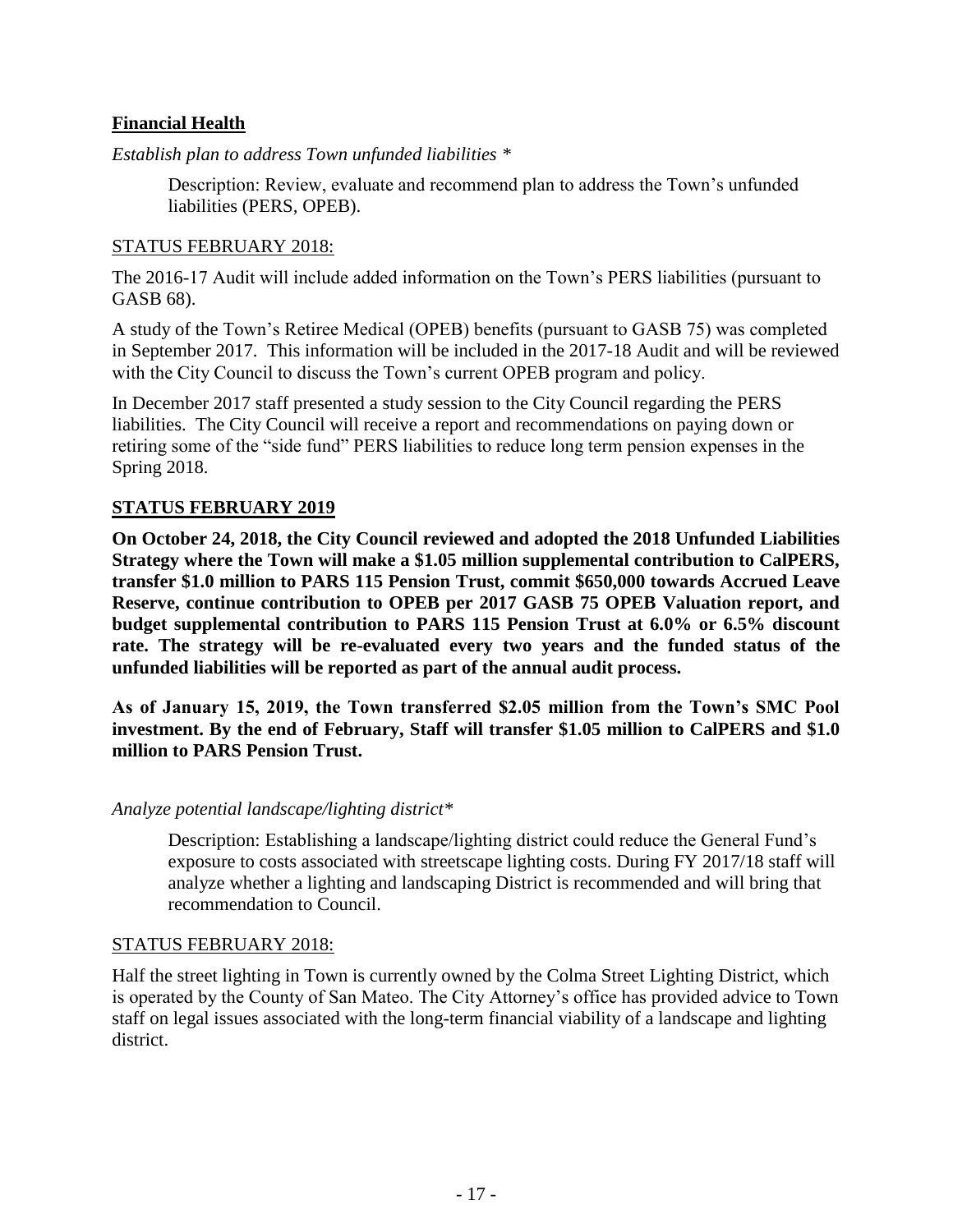## **STATUS FEBRUARY 2019**

**There has been outreach to the San Mateo County Public Works Department to explore the possibilities, the County has responded and is willing to enter talks. Further, the City Attorney's office has advised staff on the legality of various financial options if the Town forms a Landscape/Lighting District. Outside of our initial talks with the County, unfortunately not much progress has been made in regard to the possibility of annexing in Colma's portion of the County Lighting District and the potential of forming a Landscape/Lighting District.**

## **GOALS FOR 2019**

**The Public Works Department along with the City Attorney's office will resurrect prior memo's and defined options on how the Town could, if made available create a Landscape/Lighting District. Once researched, staff will bring this item to the City Council in a Study Session.**

## *Identify and Address Other Threats to Town's long-term fiscal health\**

Description: Continue evaluation of long-term funding of staff and evaluate the pros and cons of creating enterprise funds. This program includes the ongoing discussion with the Town's wastewater treatment providers regarding Colma's contracts with each entity.

#### **STATUS FEBRUARY 2019**

**On October 24, 2018, the City Council reviewed and adopted the 2018 Unfunded Liabilities Strategy where the Town will make a \$1.05 million supplemental contribution to CalPERS, transfer \$1.0 million to the PARS 115 Pension Trust, commit \$650,000 towards an Accrued Leave Reserve, continue contributions to OPEB per the 2017 GASB 75 OPEB Valuation report, and budget supplemental contributions to PARS 115 Pension Trust at 6.0% or 6.5% discount rate. The strategy will be re-evaluated every two years and the funded status of the unfunded liabilities will be reported as part of the annual audit process.** 

**As of January 15, 2019, the Town transferred \$2.05 million from the Town's SMC Pool investment account. By the end of February, Staff will transfer \$1.05 million to CalPERS and \$1.0 million to the PARS Pension Trust.** 

**Staff along with NBS consultants completed the Cost of Service analysis for the Town's Building, Engineering and Planning Departments. The City Council held two study sessions and staff plans to bring back the Cost of Service Fee Schedule for Council consideration and adoption at the February 2019 Council meeting after final review by the City Attorney's office which may include updates to the Municipal Code and Administrative Code.**

**The City Manager's Office along with Finance and Public Works Department is preparing to present the 5-year Capital Improvement Program at a special meeting in February. The program will address the long-term capital needs of facilities, streets, vehicles, operations, and other Town infrastructure. The program will be funded through grants, special taxes and the Capital fund, including a proposed annual contribution from the General Fund.**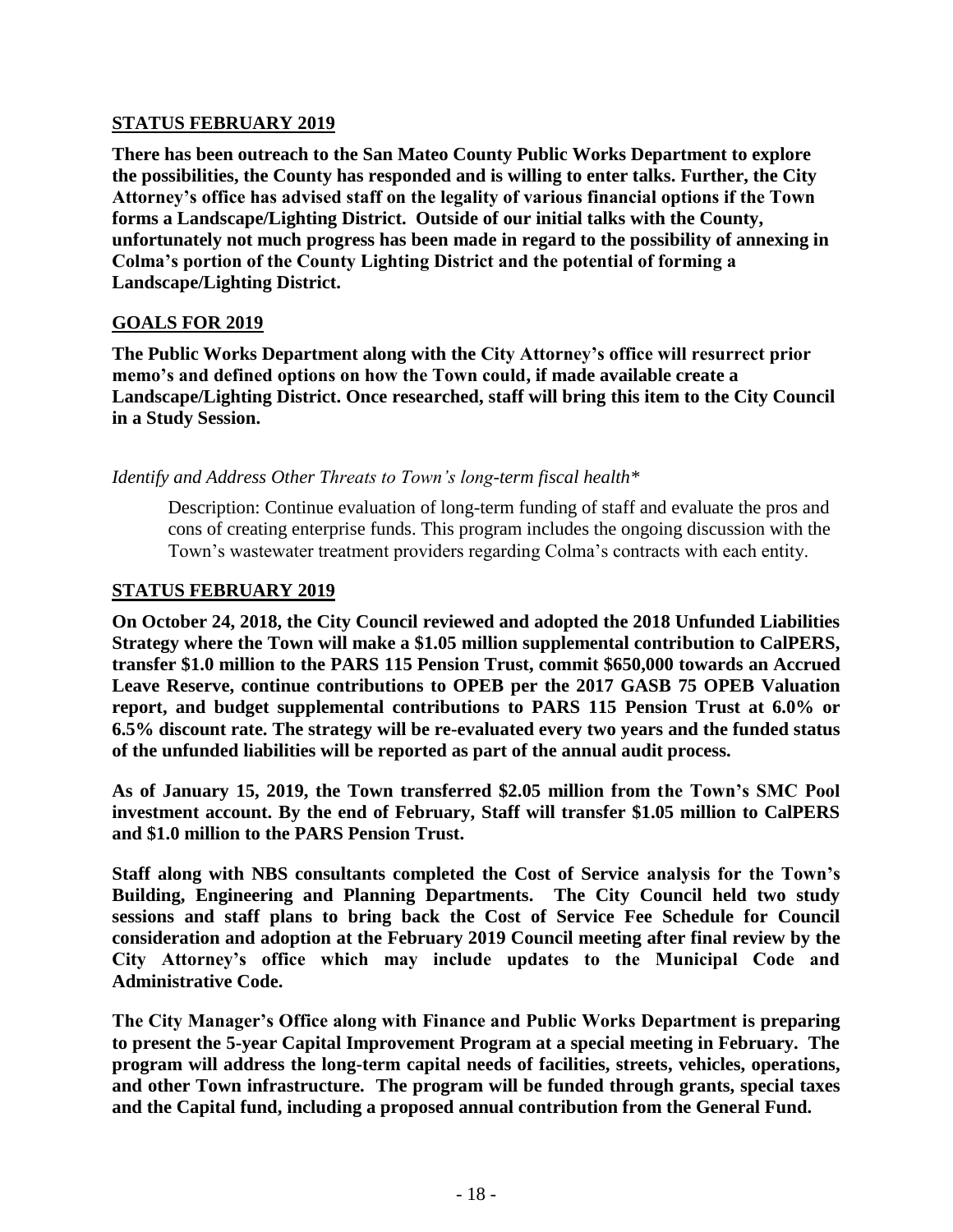## **GOALS FOR 2019**:

**Staff intends to complete Sanitary Sewer Assessment. Based on the results of the Sanitary Sewer Assessment staff will evaluate the need for a sewer fee study. This may only be necessary if the Town wishes to make Sewer Operation (including Capital) a true enterprise fund where it will be fully self-funded.**

**Finance will also look to develop a Request for Proposal for Independent Auditing services. The Town has used the same Independent Audit firm for over ten years. Best practice in this area is to go to market every 5 years to review for these services. Staff will also look to update contracts through the RFP process (i.e. Landscaping, Trees, etc.)**

#### *Proposed New Initiative to Identify and Address Other Threats to Town's long-term fiscal health*

Explore potential new tax measures and other methods of diversifying the Town's General Fund revenue sources, including local sales tax, parcel tax, and/or business/landscape district.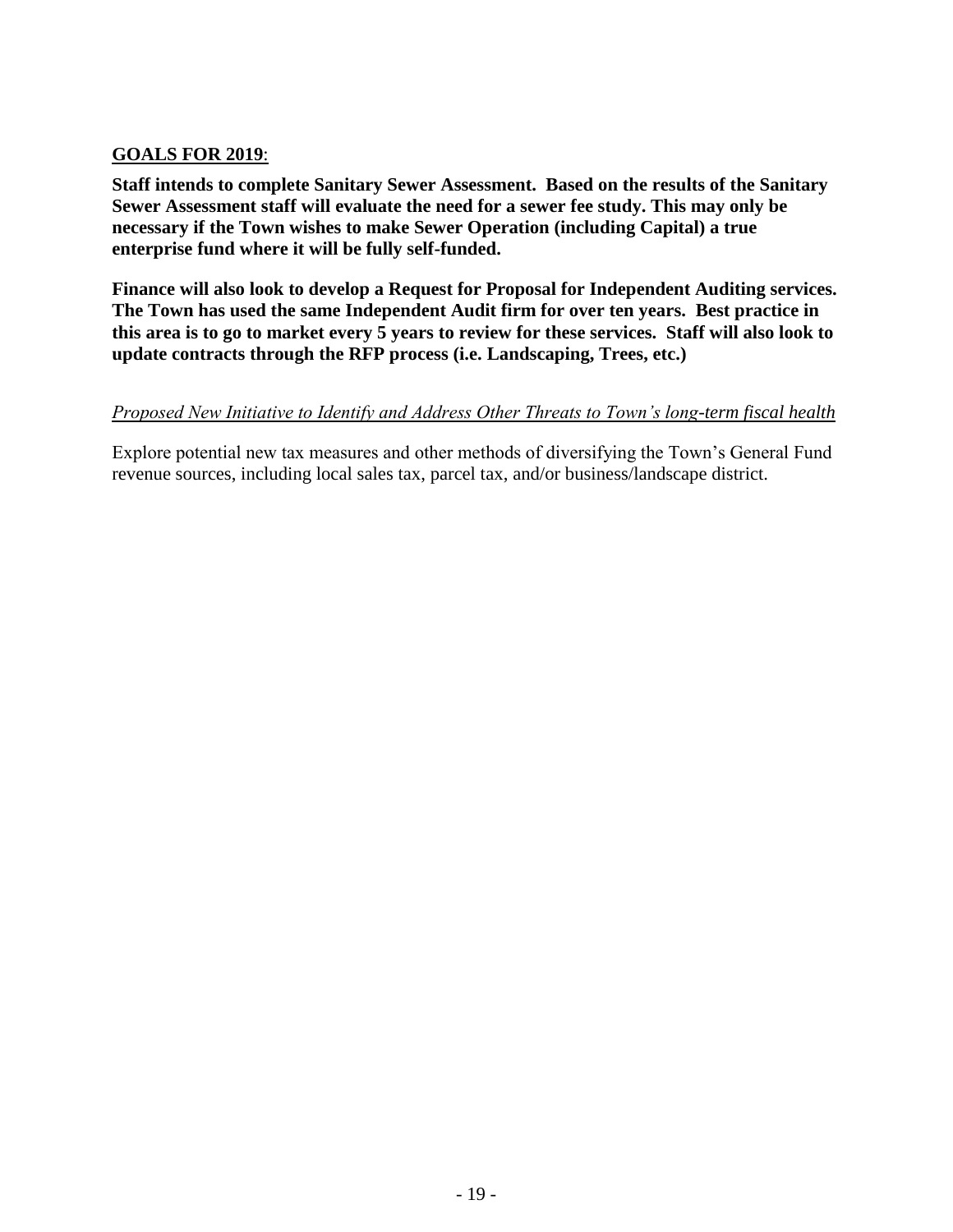# **Quality of Life**

#### *Offer more community-based programs*

Description: Examples include partnering with the cemeteries for Movies in the Cemetery" night, or cultural events (i.e. Dia De Los Muertos - Day of the Dead or the Chiang Mai Festival.) Staff will also look to host an event on the new Town Hall Plaza where the area is opened up to pedestrians on a weekend and has different vendors, music, and entertainers on hand selling goods, services, etc.

- o New events with cemeteries or on plaza at Town Hall
- o Recreation facility upgrades (Sterling Park Play Structure)
- o Dog Park upgrades (removal of gravel and replace with decomposed granite, mulch, etc., picnic table with shade)
- o Examine and plan for more recreational opportunities for the Town's teen population
- o Examine feasibility and plan for bicycle rodeo

## STATUS JANUARY 2018:

Staff has collaborated with Republic Services to recognize Town businesses (Woodlawn Cemetery) during the Holiday House Decorating Contest.

Staff created the  $1<sup>st</sup>$  Dia De Los Muertos Alter display located at the Colma Community Center.

In 2017 staff created and developed two new teen programs to provide recreation opportunities to Colma teens.

Open Teen Center has gained traction as it has now established a reoccurring group of youth participants on a weekly basis.

The Teen Advisory Board has yet to be established. Staff is using the opportunity to develop relationships with teens through the Open Teen Center to create and establish the Teen Advisory Board. Once established, the Teen Advisory Board will learn about city government and establish program ideas and provide teens with community service opportunities.

In 2017 Staff created and implemented the Colma Community Street Fair and Bike Rodeo. The community event brought in over 200 participants to the Colma Community Center. Live Music, Food Truck and over 20 businesses and craft vendors participated in the event. The bike rodeo consisted of a bike obstacle course, a bike repair station and a BMX bike stunt show and safety workshop.

# **STATUS FEBRUARY 2019**

**Staff was able to successfully collaborate with the Italian Cemetery to establish the Movies in the Cemetery event. The department provided an outdoor movie night located at the Italian Cemetery Mausoleum through a use agreement prepared by the City Attorney's office. The open grass area was utilized to provide space to 200 participants. Due to the**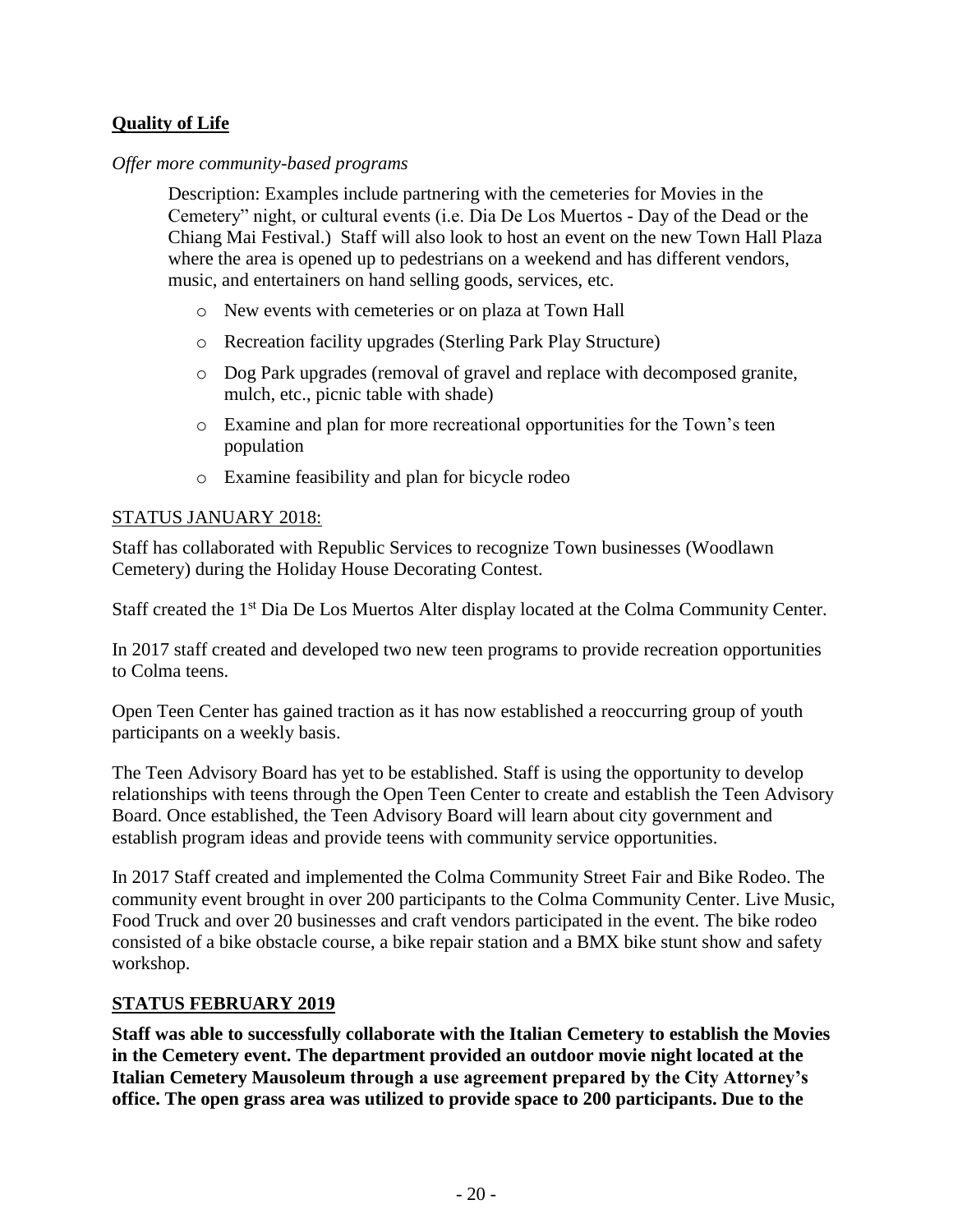**success of the event, the Italian Cemetery has reached out and offered to host the event location again this year.** 

**Staff implemented the new Día De Los Muertos Community Festival. With 250 people in attendance, the festival included a live band, dance performances, DJ, face painting, kids' activities and an alter display. The event was successfully coordinated with dance instructor Vanessa Mosqueda-Velez, who donated her time in creating the alter display, and provided Aztec dance performance free of charge to the Town.** 

**The Recreation Department held its annual tree lighting and holiday craft night at the new Town Hall Plaza. The community event included, caroler performances, an appearance by Santa and Mrs. Claus, holiday crafts including; gingerbread house, and ornaments. Staff also provided hot chocolate and cookies throughout the event.** 

**Recreation Staff helped to coordinate and implement the Soft Opening and Grand Opening of Town Hall. For the soft opening recreation staff provided appetizers for the event and coordinated with City Manager and Mayor on developing invitations for both the soft and grand opening. Recreation staff provided designs for Grand Opening invitation and commemorative candy bar giveaway.** 

**The Recreation Department has successfully collaborated with the Colma Police Department to implement the new Colma Teen L.E.Y.P (Law Enforcement Youth Program) The success of the program has helped to establish a regular group of teens to participate in educational workshops as well as fun social outings. Workshops included; Distracted Drivers, Tobacco prevention, and red ribbon awareness. Social outings included; Great America's fright night and Cops and Cones ice cream social.** 

**The Sterling Park playground upgrade is now in its final stage of completion. The project includes an expanded playground area, additional picnic tables, and par course workout equipment.** 

**Recreation staff along with the City Manager's Office attempted to coordinate a regular Farmer's Market event as well as "Off the Grid" events however, we were unsuccessful. Off the Grid" was interested in coming to Colma but the Town, in coordination with the shopping centers, could not secure a regular venue. The Farmer's Market event organizers that we reached out to showed very little interest in starting a Market in Colma. Also, in coordination with the shopping centers, Town staff struggled to find a regular venue for this type of event as well.**

**The Bark Park Capital Improvement Program project will be included in the 5-year CIP which is scheduled to be presented to the City Council in February 2019.**

#### **GOALS FOR 2019**

**The Recreation Department plans to continue collaborating with local cemeteries for community events. It is the departments goal to continue the cinema in the cemetery program with the Italian cemetery. Due to the popularity of the event and the Italian cemetery's willingness to work with the Town, staff would like to create an outdoor movie**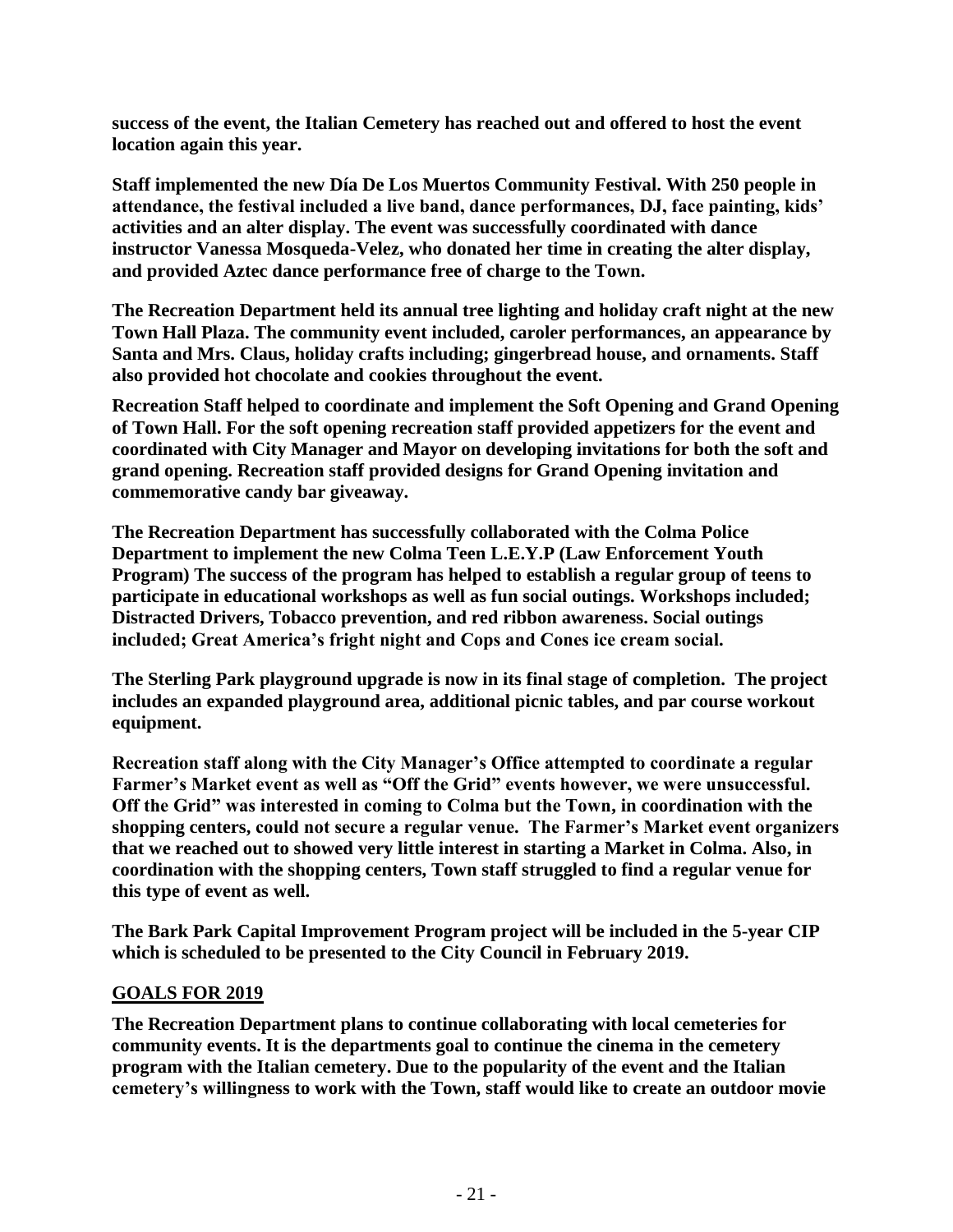**series event, similar to the summer concert series. However, a cemetery movie series, may require additional resources.**

**Due to the success and popularity of the Dia De Los Muertos event, the event has outgrown the Colma Community Center. Staff would like to reach out to Woodlawn Cemetery to see if they would like to collaborate in the Día De Los Muertos event and have it hosted at Woodlawn cemetery. This would allow for additional space for participants. additional altar displays, live dancing and music and artisan vendors.** 

**Recreation staff along with the Colma Police Department will continue to develop the Colma Teen L.E.Y.P program, by developing more educational workshops and social outings.**

**Staff will continue to explore the feasibility of becoming an Age Friendly City in San Mateo County. Staff plans to reach out to Supervisor Canepa who is initiating this effort.**

## *Continue Police Department outreach to residents and youths*

Description: Continue to increase Police Department visibility throughout the residential and business communities through various programs:

- o Emergency preparedness trainings (Are You Ready; EOC Exercises)
- o Address parking issues in the Sterling Park neighborhood
- o Establish and maintain bicycle patrols in the residential and business areas
- o Continue to have officers walk neighborhoods and business communities
- o Crime education and police department transparency via social media

#### STATUS FEBRUARY 2018:

In 2017 the Police Department conducted 2,187 residential patrol checks, 494 residential foot patrols and 818 business checks.

Officers were involved in a total of 96 community events in 2017. Many of these events involved the Town's youth and seniors, in collaboration with the Recreation Services Department. The Police Department will continue to maintain these efforts throughout 2018.

In 2017 the Colma Police Department, in partnership with the Colma Fire Department, held an "Are You Ready" training session at the Colma Community Center. We extended the invitation to Broadmoor PD and their residents for this emergency preparedness training session. Two Emergency Operations Center (EOC) exercises were conducted with Town staff. The first exercise was an incident involving an earthquake scenario. The second was a Web EOC exercise, training staff on how to report incidents and requests resources county-wide during a natural disaster.

In 2017 Police Department staff worked on potential solutions to parking problems in the Sterling Park neighborhood and other areas of Town. Staff recommended changing the number of preferential parking permits to (4) four per household, and eliminating guest permits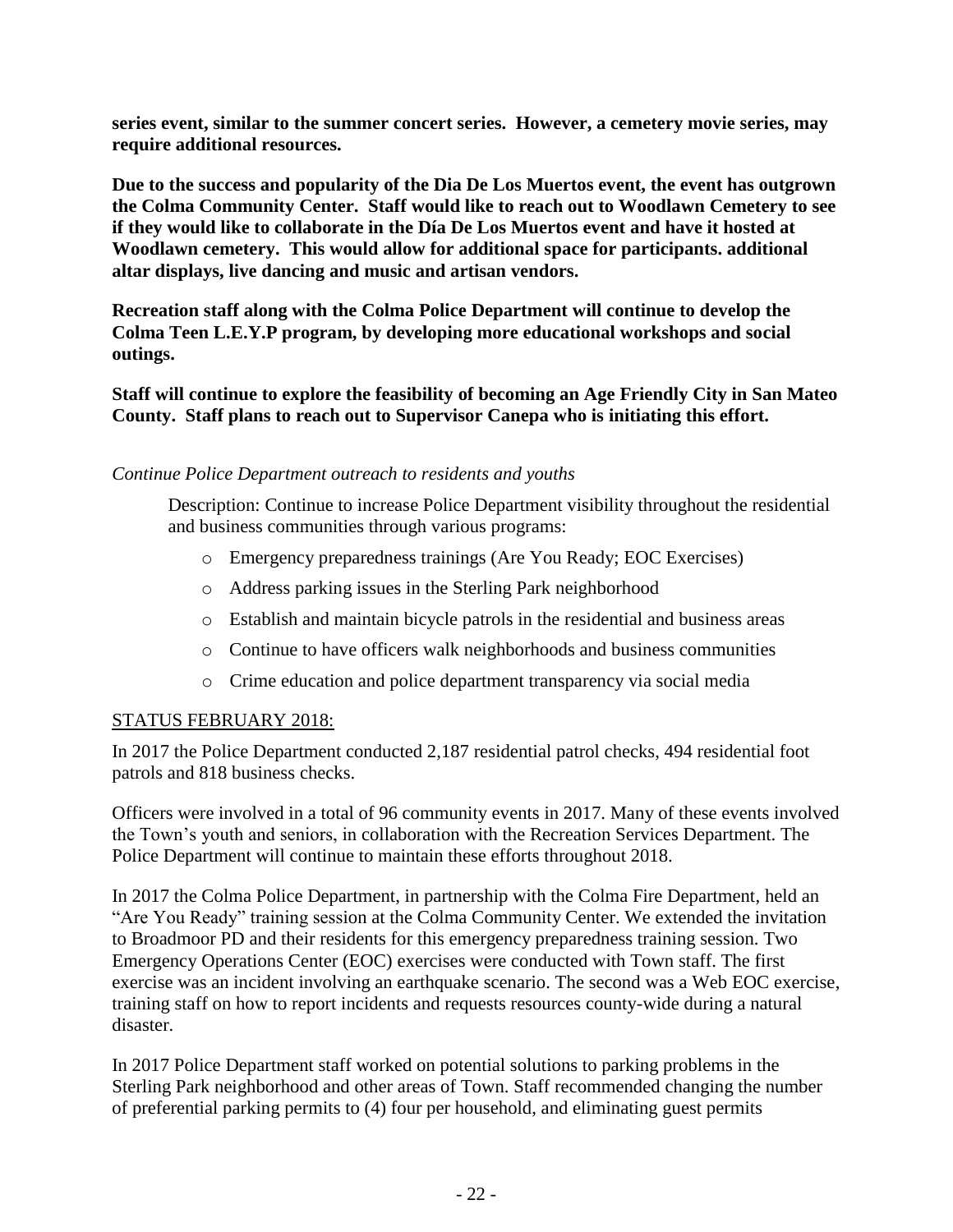altogether. Temporary parking permits may be requested from the Police Department for fourteen days at a time and no more than fifteen times per year. These changes were adopted by City Council in 2017.

Other parking areas that were identified as needing attention were businesses on El Camino Real, fronting Sterling Park and parking zones north of F Street on El Camino Real. This area was changed to a two-hour parking zone all day, every day.

Police Department enforcement efforts have resulted in 354 parking citations in the Sterling Park neighborhood and a total of 1,252 Town wide. The Police Department received authorization from City Council to hire a part time Community Services Officer to enhance our parking enforcement efforts.

# **STATUS FEBRUARY 2019**

**In 2018 the Colma Police Department, in partnership with the Colma Fire Protection District, continued our Emergency Preparedness training. There were two "Are You Ready" training sessions, one in February and one in June. The Colma Police Department also held one EOC tabletop exercise involving staff managing a response to a major earthquake. The EOC was activated and various scenarios were presented to the participants. The San Mateo County Office of Emergency Services critiqued the performance and provided a passing rating.**

**Colma Police Department staff participated in the Stay Safe resident event, District 5 Emergency Preparedness Fair and coordinated training for resident's and citizen's on how to survive an Active Shooter incident.**

**Officers from Colma Police have been involved with four C.A.P.E. (Community Action Plan For Emergencies) training days. Due to the popularity of the program, training programs will continue in 2019.**

**Various parking issues in the Town's jurisdiction were identified and the Colma Police Department worked on addressing these issues and concerns. Proposed amendments to the Town's parking regulations were prepared in conjunction with Police, Public Works and the City Attorney's office and were approved by Council and enforcement began on January 1, 2018.** 

**Changes made were; eliminating the preferential guest parking permits, limiting the number of parking permits per household to four, and allowing a qualified resident to request temporary parking permits up to fifteen times per calendar year, for fourteen days each.** 

**The parking zone located on El Camino Real for the businesses in Sterling Park was changed from every 2 hours to enforcement 24 hours per day, every day. The parking zone on F Street near the Italian Cemetery was redefined as a parking zone for vehicles without preferential parking permits.**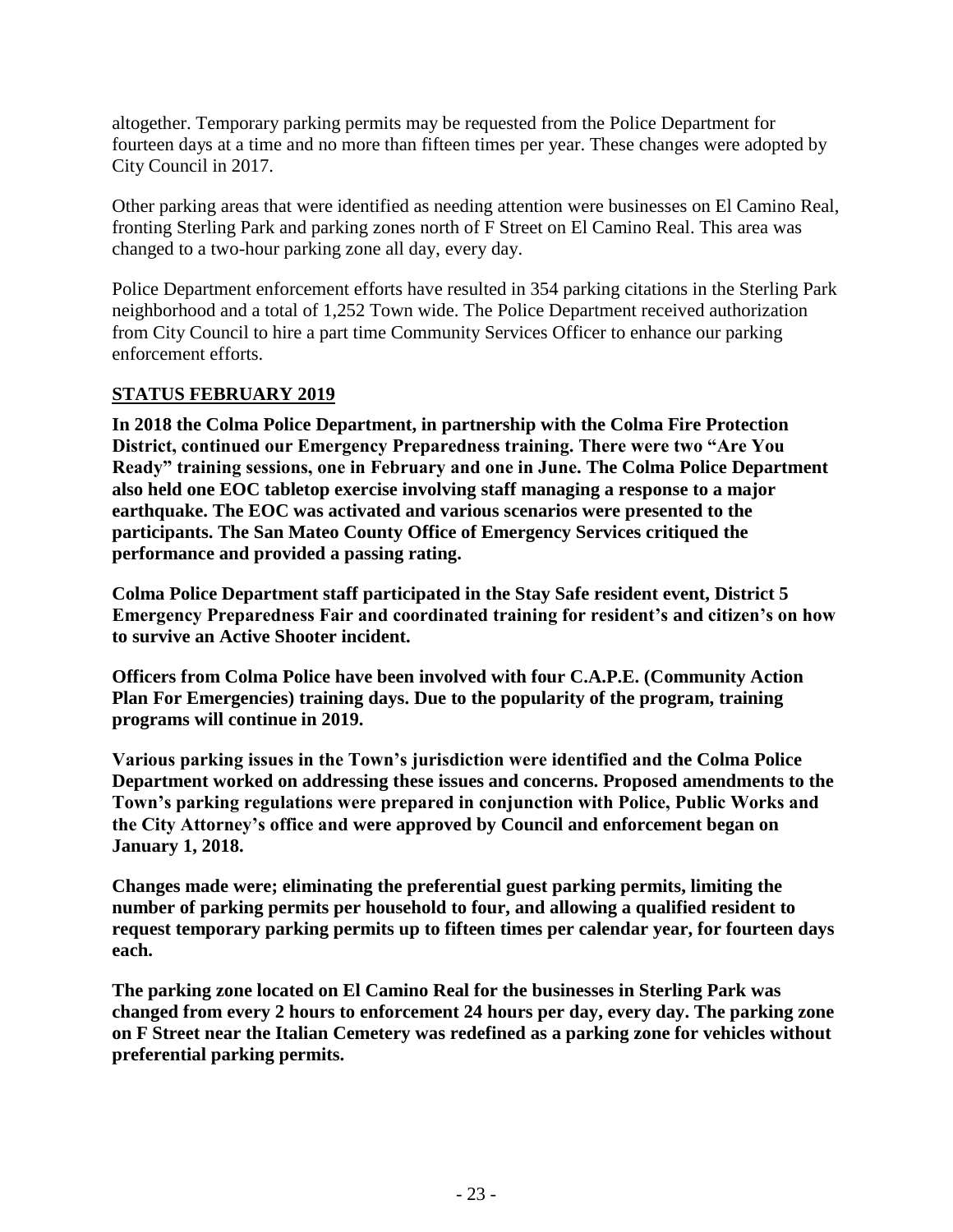**One part-time Community Service Officer was hired to support parking enforcement. In 2018 there were 1,805 parking citations issued Town wide, including 792 in Sterling Park. This is an increase compared to 1,252 parking citation issued Town wide in 2017, with 354 issued in Sterling Park.** 

**There was one additional officer assigned to the Bicycle Patrol Unit in 2018. These assigned officers patrolled the residential and business communities. Most of their time was spent in the Metro Shopping Center and Serra Center to deter auto burglaries and theft related crimes. Officers conducted 2,737 residential checks including 1,176 in Sterling Park, 674 in The Verano and 287 in Hoffman Villas. Officers conducted 871-foot patrols Town wide. Officers also conducted 713 business check during the year.**

**The Colma Police Department in collaboration with the Colma Recreational Services Department partnered to create a Youth Outreach Program. This program named "L.E.Y.P." stands for Law Enforcement Youth Program. Officers met with youth one day per month starting in June 2018 and participated in several events. Events included educational programs such as seminars on drugs and drunk driving, and field trips to Dave and Buster's and Great America for Halloween Haunt. Colma PD secured a \$10,000 grant to help fund this program.**

**Youth Outreach Program Events (7):**

- **June 28 – Cops and Cones, program introduction**
- **July 26 – Dave and Buster's, meet and greet**
- **August 30 – Distracted Driving, educational presentation by Impact Teen Drivers**
- **September 27 – Tobacco Prevention, educational presentation by SMC Health Services**
- **October 25 – Drug Abuse Prevention, educational presentation by Colma PD and SMC S/O**
- **October 26 – Halloween Haunt at Great America**
- **November 29 – North Peninsula Food Pantry, volunteer service**

**Officers attended a total of 119 Community Events for 2018 and continued to educate the public through social media posts:**

- **174 Facebook posts**
- **185 Twitter posts**
- **36 Nextdoor posts**

**Posts included crime prevention and safety tips, current crime trends, community events and other miscellaneous information.**

# **GOALS FOR 2019**

**Colma Police Department Community Outreach goals for 2019 include;**

• **Continuing to improve parking within Town. Staff is studying changes to the parking codes for Mission Road, Collins Ave. and El Camino Real. Medical**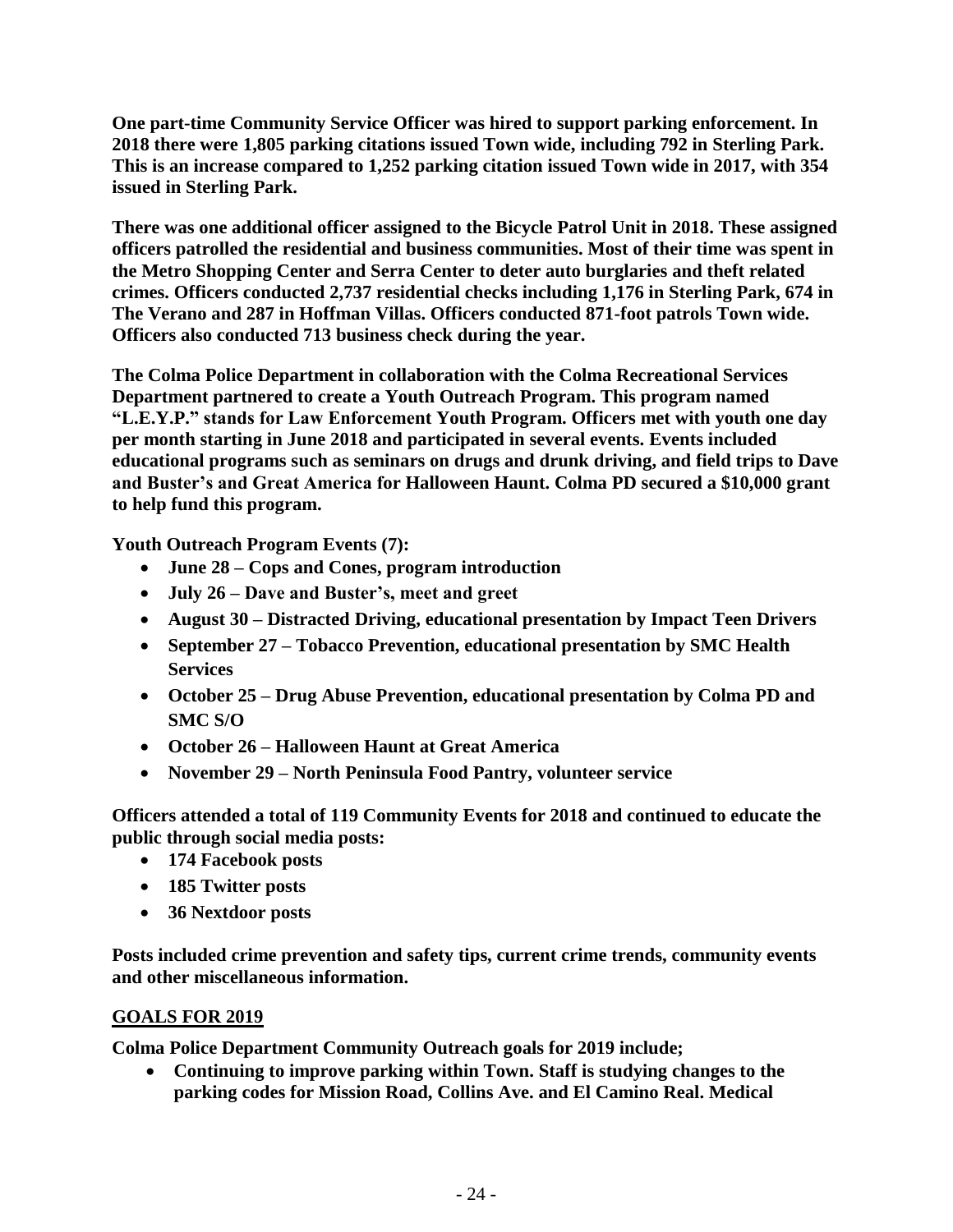**Caregiver parking permit ordinance has been adopted in the preferential parking zone.**

- **Recruitment for a part-time Community Services Officer is in progress.**
- **Recruitment for full-time police officer, reserve officer and potential new position property/evidence technician.**
- **Staff will continue educating employees and residents on disaster preparedness through the following programs.** 
	- o **Are You Ready**
	- o **C.A.P.E./Community Emergency Response Team (CERT)**
	- o **EOC exercise**
- **Staff will conduct more outreach to our business community regarding crime prevention and safety.**
- **Continue sending staff to Crisis Intervention Training. Seventy-five percent of our officers are now trained in CIT.**
- **Complete Dispatch Center upgrades.**

# *Proposed New Initiatives to Quality of Life*

- Staff would like to collaborate with a local cemetery to establish a 5k Ghost walk event. Staff would work with local cemeteries, the Colma Police Department, Colma Fire Protection District and local business to create a safe walking route for residents and participants from surrounding areas to enjoy. The event would include a marked 5k walking path, and an event starting/end point which could include, DJ music, food trucks, family activities, photobooth station and other forms of entertainment. However, a 5k Ghost walk event may require additional resources.
- Recreation staff would like to develop and incorporate a Holiday for all event in which the department would provide craft or storytelling activities representative of all holidays.
- Explore an annual Internship/Student Aide program to offer on-the-job training and introduce city governance to qualified candidates. The program will be offered to students (16 and older) and interested residents. The Santa Clara/San Mateo County Regional Internship Program pays \$12 to \$20 per hour dependent on the scope of work and will be subject to the State's minimum wage law. This program will be managed and funded by the Town, through use of General Fund. Intern projects include managing the Town's website, introducing new online-civic engaging tools, assisting in the records retention software system, assisting in software integration and Recreation programming (i.e. Day Camp, Facilities and Special Events).